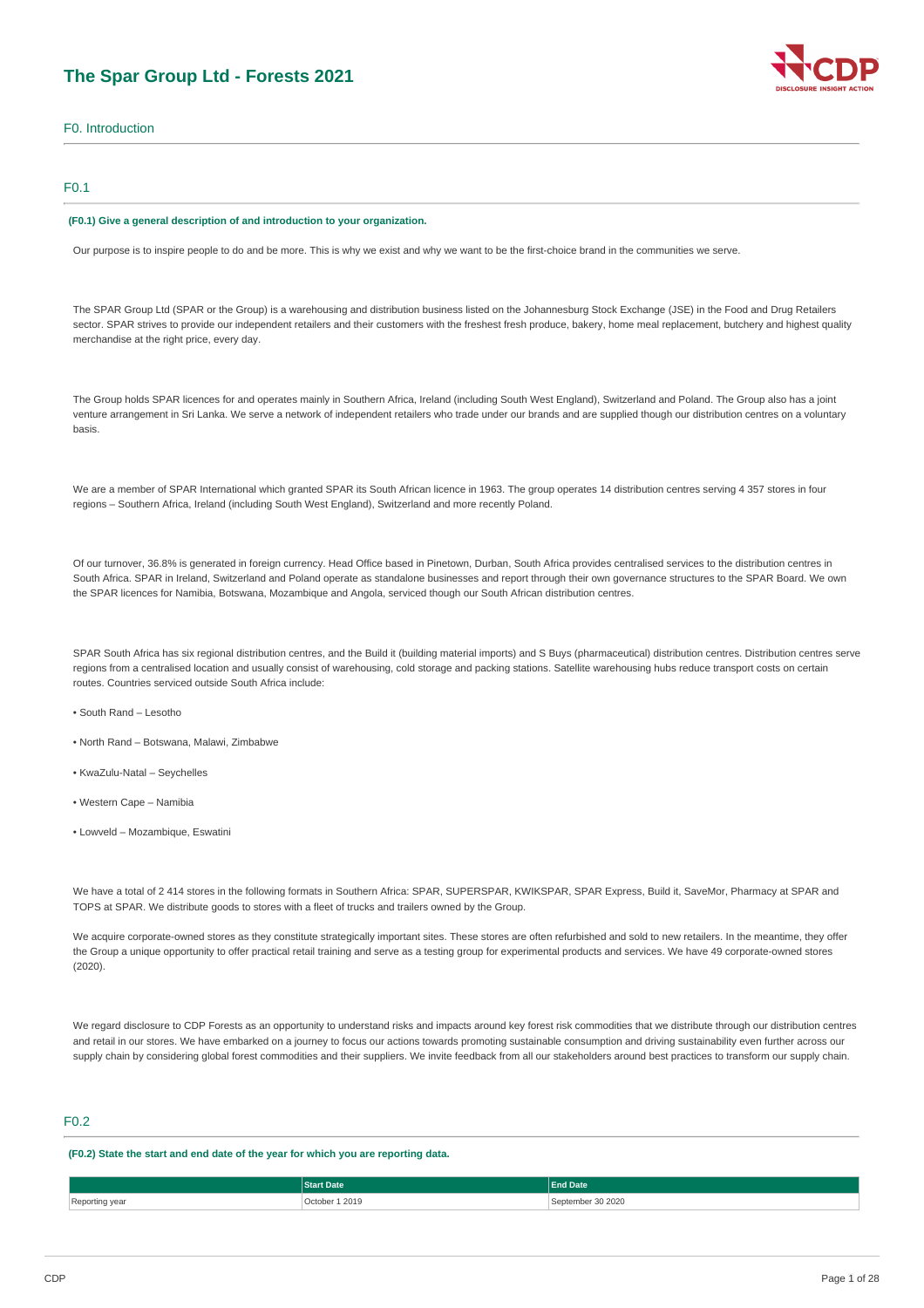**(F0.3) Select the currency used for all financial information disclosed throughout your response.** ZAR

F0.4

(F0.4) Select the forest risk commodity(ies) that you are, or are not, disclosing on (including any that are sources for your processed ingredients or manufactured goods); and for each select the stages of the supply chain that best represents your organization's area of operation.

|                    | <b>Commodity disclosure</b>                                               | Stage of<br>the value<br>chain | <b>Explanation if not disclosing</b>                                                                                                                                                                                                                                                                                                            |
|--------------------|---------------------------------------------------------------------------|--------------------------------|-------------------------------------------------------------------------------------------------------------------------------------------------------------------------------------------------------------------------------------------------------------------------------------------------------------------------------------------------|
| Timber<br>products | Disclosing                                                                | Retailing                      | <not applicable=""></not>                                                                                                                                                                                                                                                                                                                       |
|                    | Palm oil Disclosing                                                       | Retailing                      | <not applicable=""></not>                                                                                                                                                                                                                                                                                                                       |
| Cattle<br>products | Disclosing                                                                | Retailing                      | <not applicable=""></not>                                                                                                                                                                                                                                                                                                                       |
| Soy                | Not disclosing                                                            | Retailing                      | Following the analysis of the use of soy within SPAR's supply chain, the Group has uncovered that soy is not widely used in cattle feed. SPAR's largest beef<br>supplier uses minimal amount of soy which is grown locally in South Africa. Therefore, SPAR's has no direct business impact on this commodity, and is not<br>disclosing on soy. |
| Other -<br>Rubber  | This commodity is not<br>produced, sourced or used by<br>our organization | $<$ Not<br>Applicable          | <not applicable=""></not>                                                                                                                                                                                                                                                                                                                       |
| Other -<br>Cocoa   | Not disclosing                                                            | Retailing                      | SPAR has no direct business impact as minimal amount of cocoa is included in SPAR branded products. The SPAR Group only sells SPAR Brand chocolate<br>candy items.                                                                                                                                                                              |
| Other -<br>Coffee  | Disclosing                                                                | Retailing                      | <not applicable=""></not>                                                                                                                                                                                                                                                                                                                       |

# F0.5

(F0.5) Are there any parts of your direct operations or supply chain that are not included in your disclosure? Yes

# F0.5a

(F0.5a) Identify the parts of your direct operations or supply chain that are not included in your disclosure.

| Value<br>chain<br>stage     | <b>Exclusion</b>                 | <b>Description of exclusion</b>                                                                                                                                                                                                                               | forests-<br>related risk                                          | Potential for Please explain                                                                                                                                                                                                                                                                                                                                             |
|-----------------------------|----------------------------------|---------------------------------------------------------------------------------------------------------------------------------------------------------------------------------------------------------------------------------------------------------------|-------------------------------------------------------------------|--------------------------------------------------------------------------------------------------------------------------------------------------------------------------------------------------------------------------------------------------------------------------------------------------------------------------------------------------------------------------|
| Direct<br>operations        | Country/<br>geographical<br>area | SPAR Group operations outside of South Africa                                                                                                                                                                                                                 | Potential for<br>forests-<br>related risk<br>but not<br>evaluated | The scope of the SPAR Group's disclosure is limited to the Group's operations within South Africa<br>because SPAR's operations are predominantly located in South Africa. The SPAR Group aims to<br>focus efforts around understanding of forest-related risks for products that are only procured<br>through the Group's distribution centres, located in South Africa. |
| <b>Direct</b><br>operations | Facility                         | Stores owned by the SPAR Group                                                                                                                                                                                                                                | Potential for<br>forests-<br>related risk<br>but not<br>evaluated | The SPAR Group aims to focus efforts towards understanding of forest-related risks for SPAR<br>branded products that are only procured through the Group's distribution centres.                                                                                                                                                                                         |
| Direct<br>operations        | Facility                         | For timber products, specifically, for wood and wood products, only<br>wood/wood products which are procured through SPAR's Build it<br>distribution centre are considered. Timber used in packaging is not<br>limited to Build it distribution centre.       | Potential for<br>forests-<br>related risk<br>but not<br>evaluated | The Group's efforts are focused towards evaluating forest-related risks on timber products,<br>specifically, in relation to wood and wood products, procured through SPAR's Build it distribution<br>centre.                                                                                                                                                             |
| Supply<br>chain             | Specific<br>product<br>line(s)   | For Palm Oil, Coffee and Cattle commodities only SPAR branded<br>products are considered while products owned and branded by third<br>parties are excluded. For timber commodity used in packaging, only<br>packaging of SPAR branded products is considered. | Potential for<br>forests-<br>related risk<br>but not<br>evaluated | The Group's efforts are focused towards evaluating forest-related risks on products where the<br>Group has the most leverage in the supply chain, i.e. among suppliers who supply SPAR branded<br>forest-products.                                                                                                                                                       |

## F1. Current state

# F1.1

**(F1.1) How does your organization produce, use or sell your disclosed commodity(ies)?**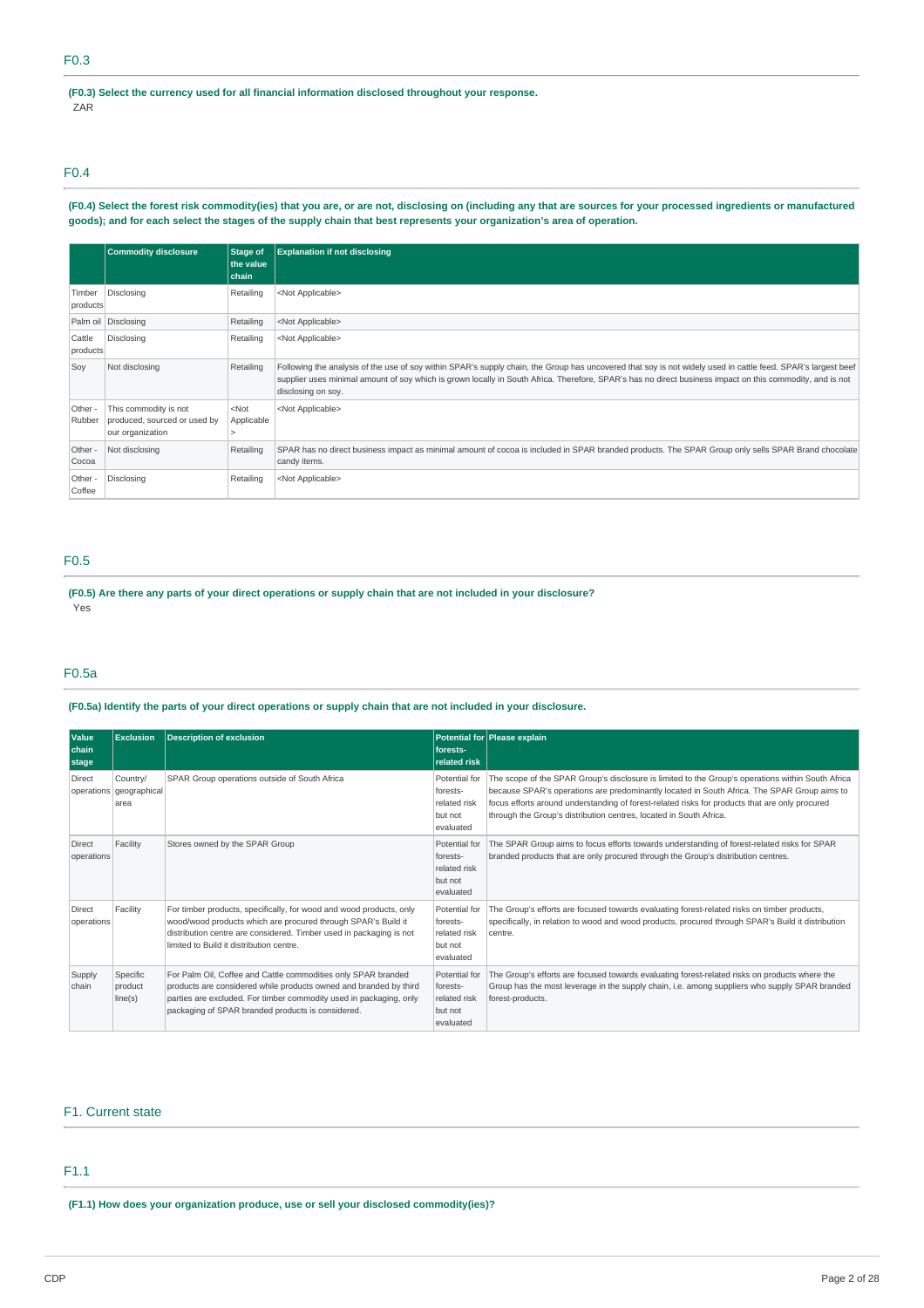### **Timber products**

### **Activity**

Retailing/onward sale of commodity or product containing commodity

### **Form of commodity**

Hardwood logs Softwood logs Boards, plywood, engineered wood Primary packaging Secondary packaging Tertiary packaging

#### **Source**

Contracted suppliers (manufacturers)

# **Country/Area of origin**

South Africa

### **% of procurement spend**

11-20%

### **Comment**

SPAR sells timber commodity in the form of timber products such as doors, boards as well as wood products (softwood and hardwood logs). Timber commodity is also used in primary packaging (cartons used in packaging of SPAR brand products), secondary packaging (SPAR paper bags) and tertiary packaging (SPAR cardboard boxes). 100% of timber is sourced from South Africa. For board products, 60% is locally manufactured and the remaining 40% is imported from Sweden. Wood products, specifically doors, are sourced from Malaysia (90% of wooden doors). Paper for SPAR paper bags is imported from international mills located in Sweden and manufactured into SPAR paper bag locally. Cardboard boxes are made locally from recycled paper and board. Timber is sold through SPAR's Build it distribution centre, and this year, 17% of total Build it distribution centre's expenditure was spent on timber products.

#### **Palm oil**

### **Activity**

Retailing/onward sale of commodity or product containing commodity

**Form of commodity**

Refined palm oil

**Source**

Other, please specify (Unknown)

**Country/Area of origin**

Unknown origin

### **% of procurement spend**

Don't know

#### **Comment**

SPAR sells refined palm oil through SPAR brand SmartChef range. Palm oil is included as an ingredient in cooking and baking of SPAR products in-store. However, at this point the Group does not have information on the origin of this commodity. During FY2020, the Group has started supply chain mapping for palm oil consumed in SPAR's operations which is expected to be completed during FY2021. The Group has identified that palm oil is currently used in 9 products, including SPAR margarine brick, oven baked chips, crumbed chicken portions, mini cheese and custard puffs, sausage rolls, frozen uncooked crumbed chips, peanut butter and SmartChef palm oil. Supply chain mapping currently extends only to SPAR Brand products and the Group is working to identify which SPAR suppliers procure palm oil, if they import palm oil from countries at risk from deforestation and whether the imported palm oil is RSPO certified.

### **Cattle products**

#### **Activity**

Retailing/onward sale of commodity or product containing commodity

### **Form of commodity**

Beef

# **Source**

Contracted suppliers (manufacturers)

### **Country/Area of origin**

Botswana Namibia South Africa

### **% of procurement spend**

Don't know

### **Comment**

Cattle products are retailed in SPAR brand products through SPAR pre-packed beef products. This year, 92% of beef is sourced from South Africa, 5% from Namibia and 3% from Botswana. Information on procurement spend on SPAR brand beef products is not available this year but the Group anticipates reporting this figure next year.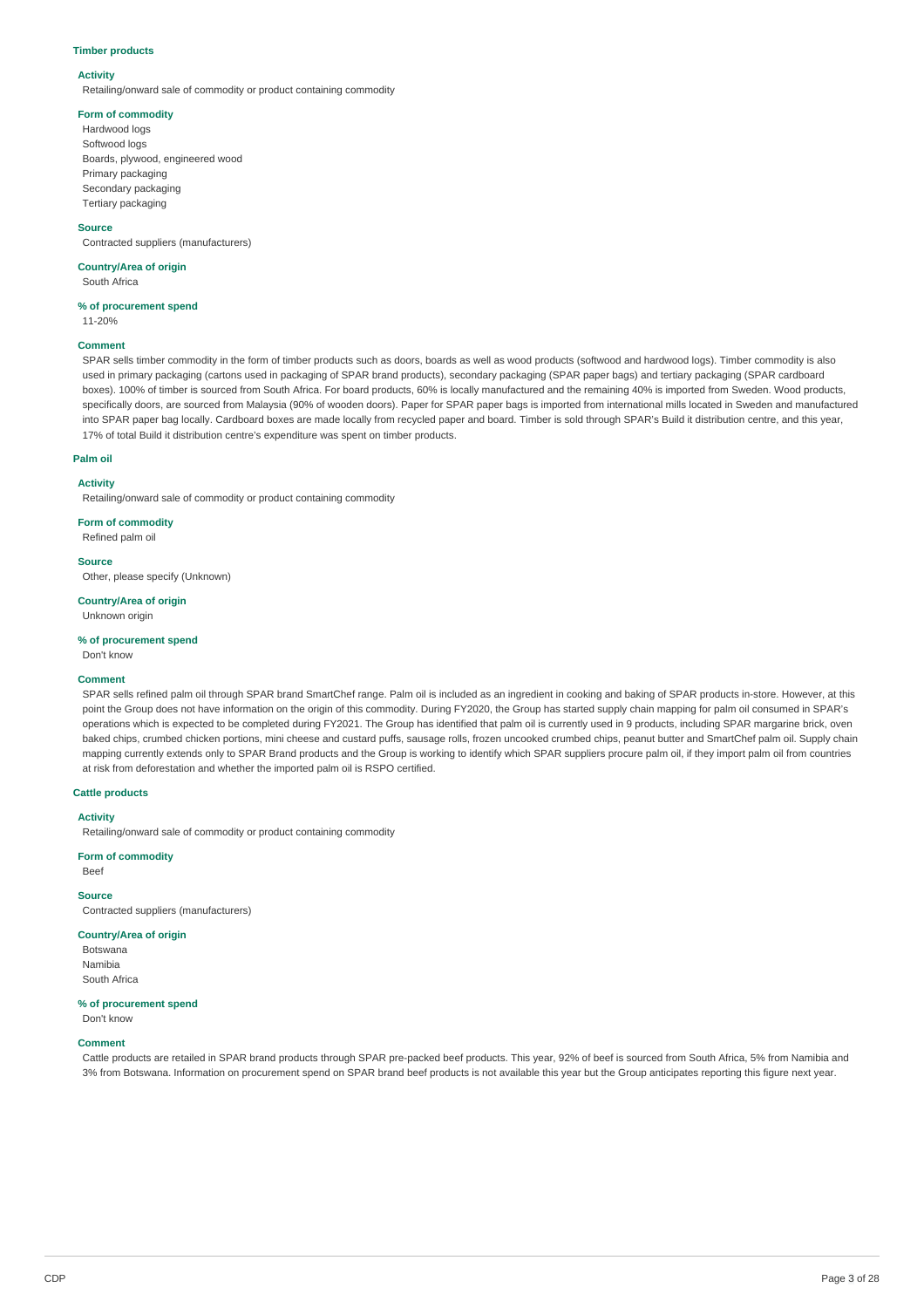#### **Other - Coffee**

### **Activity**

Retailing/onward sale of commodity or product containing commodity

#### **Form of commodity**

Other, please specify (Coffee beans, ground coffee and pre-ground coffee capsules)

### **Source**

Contracted suppliers (manufacturers)

### **Country/Area of origin**

Brazil Colombia Costa Rica El Salvador Ethiopia Guatemala Honduras India Indonesia Kenya Mexico Nicaragua Papua New Guinea Peru Uganda Viet Nam

#### **% of procurement spend**

Don't know

#### **Comment**

SPAR brand coffee includes coffee beans and ground coffee and is sold though SPAR stores. SPAR's BeanTree Café outlets sell coffee, which is procured in the form of espresso beans and capsules. SPAR brand coffee originates from the Cerrado region (Brasil), Sidamo region (Ethiopia), North Tanzania, Supremo Huila (Colombia), Huehuetenango (Guatemala) and Mandeling (Indonesia). Espresso beans and coffee capsules procured for BeanTree Café are sourced from various regions across the world, including Central America (Mexico, Guatemala, Honduras, El Salvador, Nicaragua, Costa Rica), South America (Brazil, Colombia, Peru), Africa (Tanzania, Kenya, Uganda, Ethiopia) and Asia (India, Vietnam, Indonesia, Papua New Guinea).

## F1.2

(F1.2) Indicate the percentage of your organization's revenue that was dependent on your disclosed forest risk commodity(ies) in the reporting year.

|                 | % of revenue dependent on commodity | <b>Comment</b>                                                                                                         |
|-----------------|-------------------------------------|------------------------------------------------------------------------------------------------------------------------|
| Timber products | 11-20%                              | Timber products constitute 14% of total SPAR Build it distribution centre's sales.                                     |
| Palm oil        | $1 - 5%$                            | Products containing palm oil constitute 2.2% of all SPAR Brand product sales.                                          |
| Cattle products | $< 1\%$                             | Cattle products in the form of beef steaks and beef products constitute 0.85% of total SPAR brand product sales.       |
| Soy             | <not applicable=""></not>           | <not applicable=""></not>                                                                                              |
| Other - Rubber  | <not applicable=""></not>           | <not applicable=""></not>                                                                                              |
| Other - Cocoa   | <not applicable=""></not>           | <not applicable=""></not>                                                                                              |
| Other - Coffee  | $< 1\%$                             | Coffee sold through BeanTree Café and SPAR Branded coffee products constitute 0.2% of all SPAR branded products sales. |

### F1.5

### **(F1.5) Does your organization collect production and/or consumption data for your disclosed commodity(ies)?**

|                 | Data availability/Disclosure           |
|-----------------|----------------------------------------|
| Timber products | Consumption data available, disclosing |
| Palm oil        | Consumption data available, disclosing |
| Cattle products | Consumption data available, disclosing |
| Soy             | <not applicable=""></not>              |
| Other - Rubber  | <not applicable=""></not>              |
| Other - Cocoa   | <not applicable=""></not>              |
| Other - Coffee  | Consumption data available, disclosing |

# F1.5a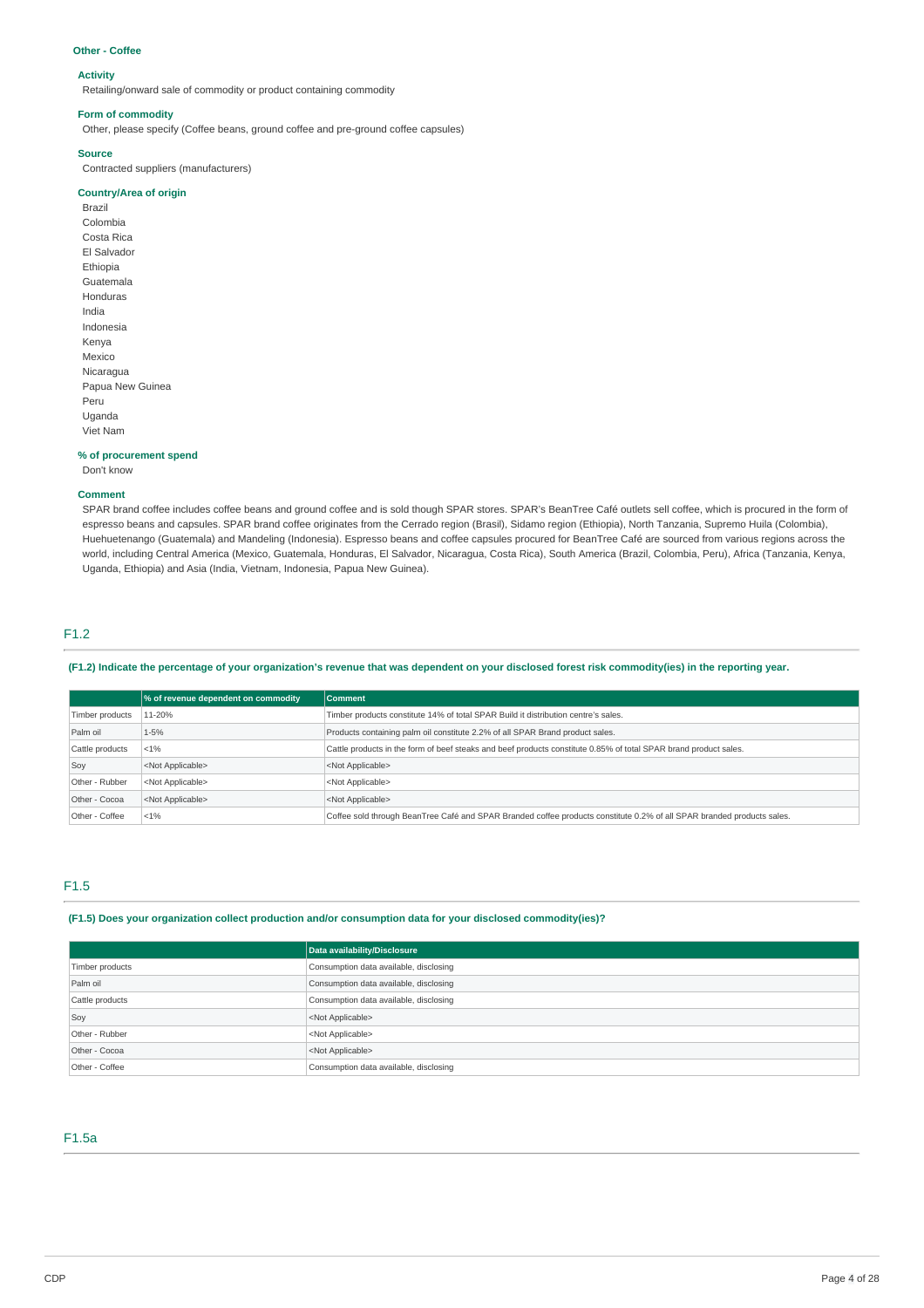### **(F1.5a) Disclose your production and/or consumption data.**

### **Forest risk commodity**

Timber products

### **Data type**

Consumption data

**Volume**

205000

### **Metric**

Cubic meters

### **Data coverage**

Partial commodity production/consumption

### **Please explain**

Consumption data covers 100% of wood and wood products sold through SPAR's Build it distribution centre. During the current year, 1 644 529 units of cartons for SPAR branded products, 5 080 550 units of SPAR paper bags and 5 237 967 packaging boxes were sold, however, the total volume of these units is unknown, and therefore, this year consumption data includes only wood. SPAR anticipates reporting the volume of timber used in packaging next year.

# **Forest risk commodity**

Cattle products

### **Data type**

Consumption data

### **Volume**

110000

# **Metric**

Metric tons

#### **Data coverage**

Partial commodity production/consumption

#### **Please explain**

Consumption data covers 81.9% of cattle products consumption data. Currently, 81.9% of beef is sourced from a single largest supplier. The remaining beef is sourced from smaller beef suppliers, which have not been engaged yet. SPAR plans to engage with all beef suppliers over the next 2 years.

### **Forest risk commodity** Other - Coffee

### **Data type** Consumption data

**Volume** 31061.44

# **Metric**

Metric tons

# **Data coverage**

Full commodity production/consumption

# **Please explain**

<Not Applicable>

#### **Forest risk commodity** Palm oil

**Data type** Consumption data

# **Volume**

8436

#### **Metric** Metric tons

# **Data coverage**

Partial commodity production/consumption

### **Please explain**

8 436 tons (8 435 866 kilograms) amount to all sold SPAR brand products which contain palm oil.

# F1.5b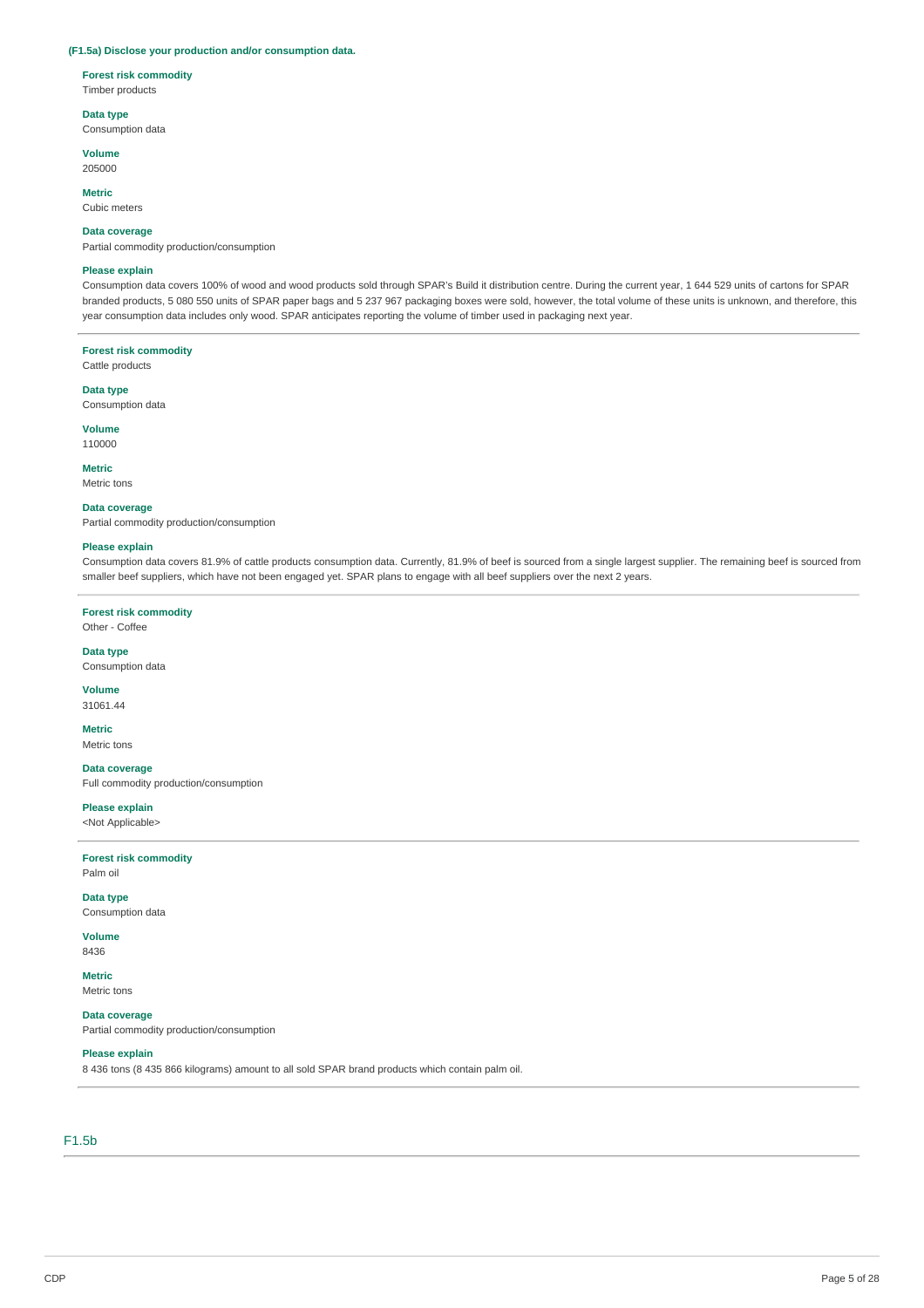(F1.5b) For your disclosed commodity(ies), indicate the percentage of the production/consumption volume sourced by national and/or sub-national jurisdiction of **origin.**

**Forest risk commodity** Timber products

**Country/Area of origin** Any other countries/areas

**State or equivalent jurisdiction** <Not Applicable>

**% of total production/consumption volume** 100

### **Please explain**

100% of all timber sold through Build It distribution centre is sourced from South Africa.

**Forest risk commodity** Cattle products

**Country/Area of origin** Any other countries/areas

**State or equivalent jurisdiction** <Not Applicable>

**% of total production/consumption volume** 81.9

### **Please explain**

All SPAR beef products are sourced from South Africa but currently data from a single largest beef supplier constitutes 81.9% of the total consumption.

**Forest risk commodity**

Other - Coffee

**Country/Area of origin** Unknown origin

**State or equivalent jurisdiction**

<Not Applicable>

**% of total production/consumption volume**

100

### **Please explain**

Coffee that is sold in SPAR stores under SPAR brand and through SPAR BeanTree Café outlets is sourced from a range of forest-risk countries, including Brazil, Colombia, Costa Rica, El Salvador, Ethiopia, Guatemala, Honduras, India, Indonesia, Kenya, Mexico, Nicaragua, Papua New Guinea, Peru, Uganda and VietNam. SPAR procures certified coffee, which offers traceability to a country and a coffee plantation level, however, due to complexity of SPAR's coffee supply chain, at this point the SPAR Group does not have information on coffee consumption levels that are sourced from individual countries or their jurisdictions (states).

**Forest risk commodity** Palm oil

**Country/Area of origin** Unknown origin

### **State or equivalent jurisdiction**

<Not Applicable>

**% of total production/consumption volume**

100

# **Please explain**

SPAR is currently mapping supply chain for palm oil to be able to trace palm oil back to origin.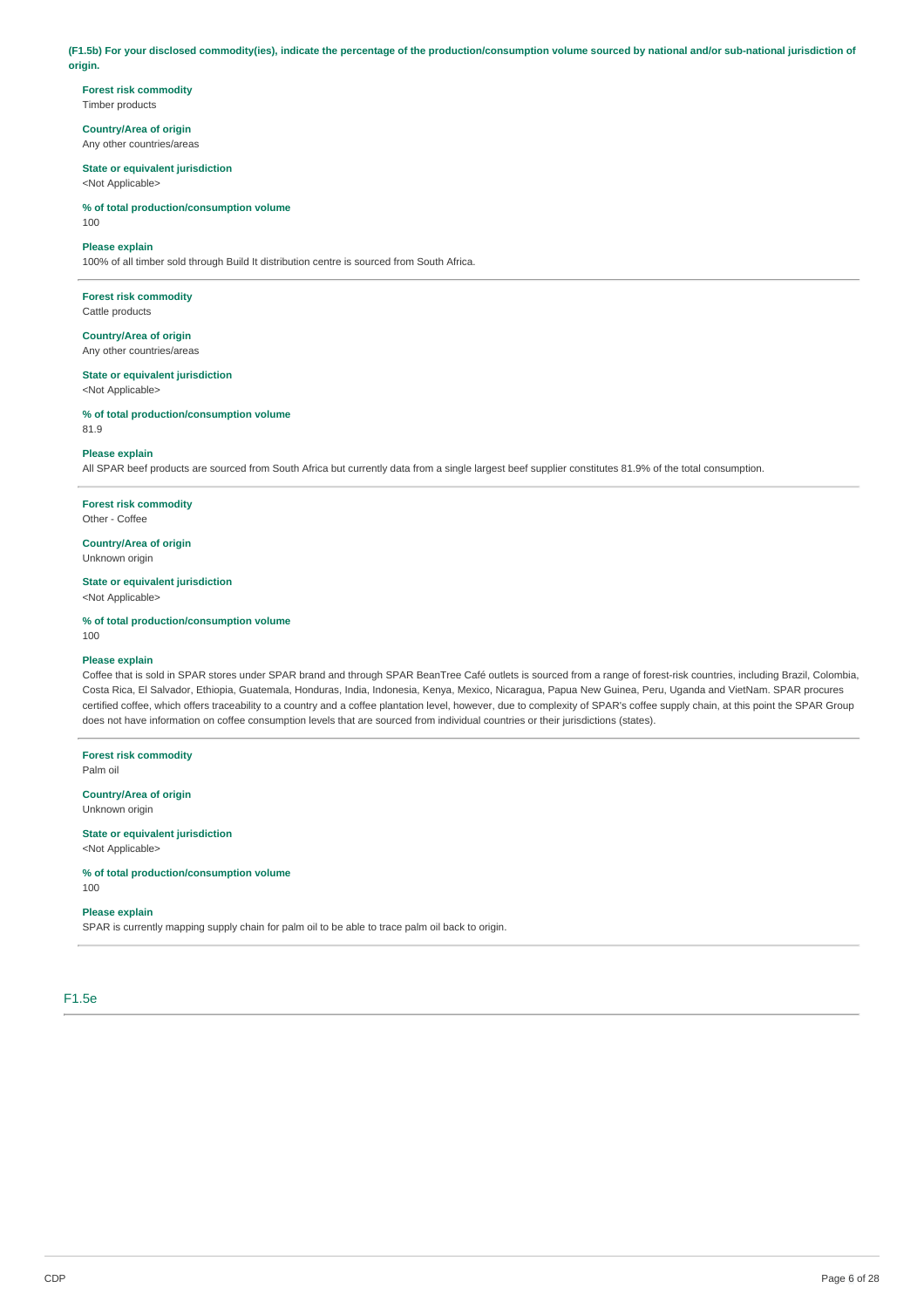### **(F1.5e) How does your organization produce or consume biofuel derived from palm oil?**

**Does your organization produce or consume biofuel derived from palm oil?** No

**Data type** <Not Applicable>

### **Volume produced/consumed**

<Not Applicable>

**Metric** <Not Applicable>

### **Country/Area of origin**

<Not Applicable>

## **State or equivalent jurisdiction** <Not Applicable>

### **% of total production/consumption volume** <Not Applicable>

**Does the source of your organization's biofuel material come from smallholders?** <Not Applicable>

### **Comment**

SPAR does not produce or consume biofuel derived from palm oil. Palm oil is included in cooking and baking of SPAR products in-store as well as sold through SPAR branded products range.

# F1.6

**(F1.6) Has your organization experienced any detrimental forests-related impacts?** No

# F2. Procedures

# F2.1

**(F2.1) Does your organization undertake a forests-related risk assessment?** No, forests-related risks are not assessed

### F2.1d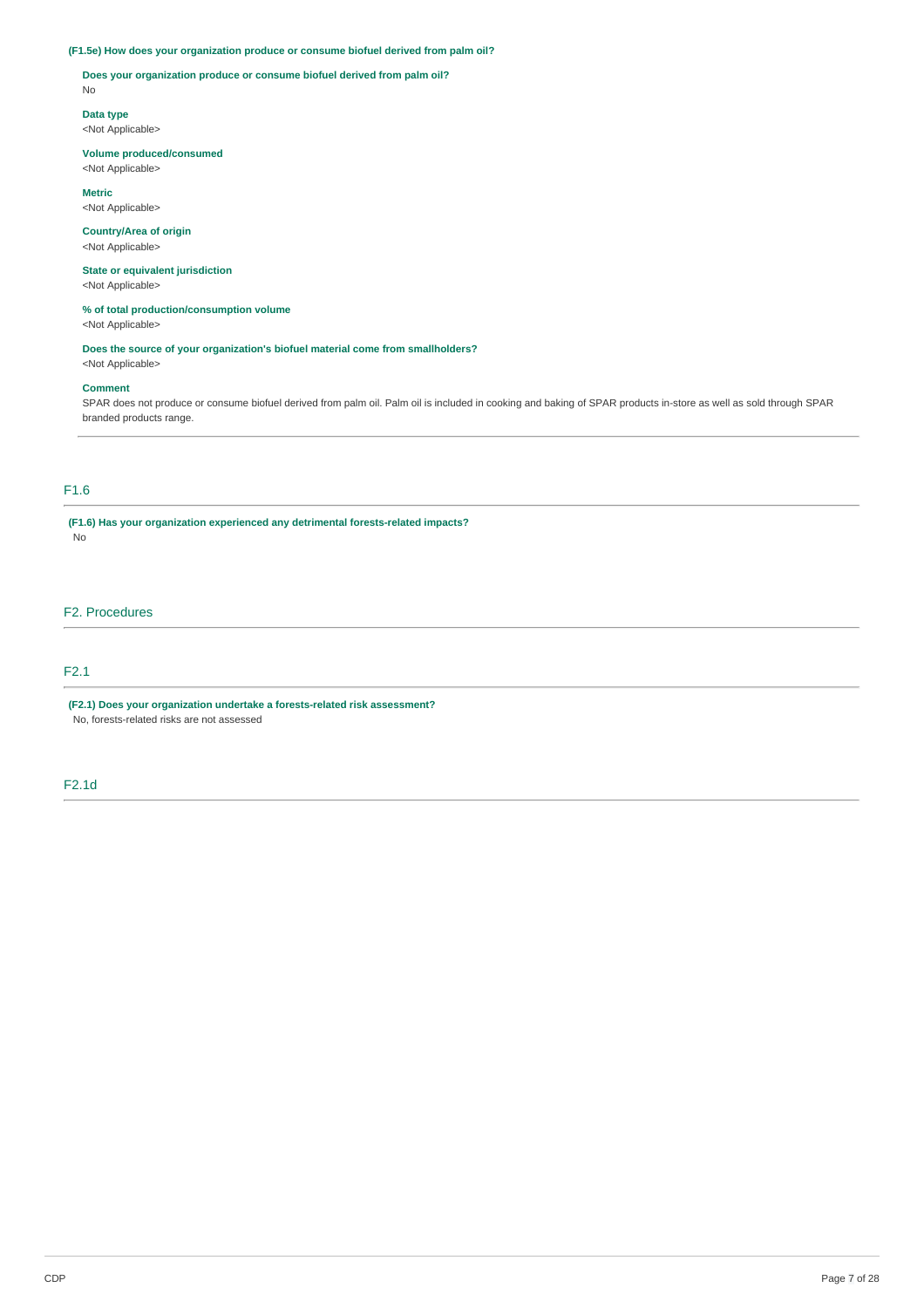#### **(F2.1d) Why does your organization not undertake a forests-related risk assessment?**

#### **Timber products**

### **Primary reason**

Forests-related risk assessment in progress

#### **Please explain**

The SPAR Group currently is considering stand-alone forest risks but they are not part of enterprise-wide forest-related risk assessments. The Group is finalising revised SPAR's Sustainability Policy, which guides the Group's strategy and risk management process and will drive incorporation of forest-related risk assessments into the Group's risk identification and management process.

#### **Palm oil**

### **Primary reason**

Forests-related risk assessment in progress

#### **Please explain**

The SPAR Group currently is considering stand-alone forest risks but they are not part of enterprise-wide forest-related risk assessments. The Group is finalising revised SPAR's Sustainability Policy, which guides the Group's strategy and risk management process and will drive incorporation of forest-related risk assessments into the Group's risk identification and management process.

### **Cattle products**

#### **Primary reason**

Forests-related risk assessment in progress

#### **Please explain**

The SPAR Group currently is considering stand-alone forest risks but they are not part of enterprise-wide forest-related risk assessments. The Group is finalising revised SPAR's Sustainability Policy, which guides the Group's strategy and risk management process and will drive incorporation of forest-related risk assessments into the Group's risk identification and management process.

#### **Other - Coffee**

#### **Primary reason**

Forests-related risk assessment in progress

### **Please explain**

The SPAR Group currently is considering stand-alone forest risks but they are not part of enterprise-wide forest-related risk assessments. The Group is finalising revised SPAR's Sustainability Policy, which guides the Group's strategy and risk management process and will drive incorporation of forest-related risk assessments into the Group's risk identification and management process.

### F3. Risks and opportunities

# F3.1

(F3.1) Have you identified any inherent forests-related risks with the potential to have a substantive financial or strategic impact on your business?

|                 | <b>Risk identified?</b>   |
|-----------------|---------------------------|
| Timber products | Yes                       |
| Palm oil        | Yes                       |
| Cattle products | Yes                       |
| Soy             | <not applicable=""></not> |
| Other - Rubber  | <not applicable=""></not> |
| Other - Cocoa   | <not applicable=""></not> |
| Other - Coffee  | Yes                       |

### F3.1a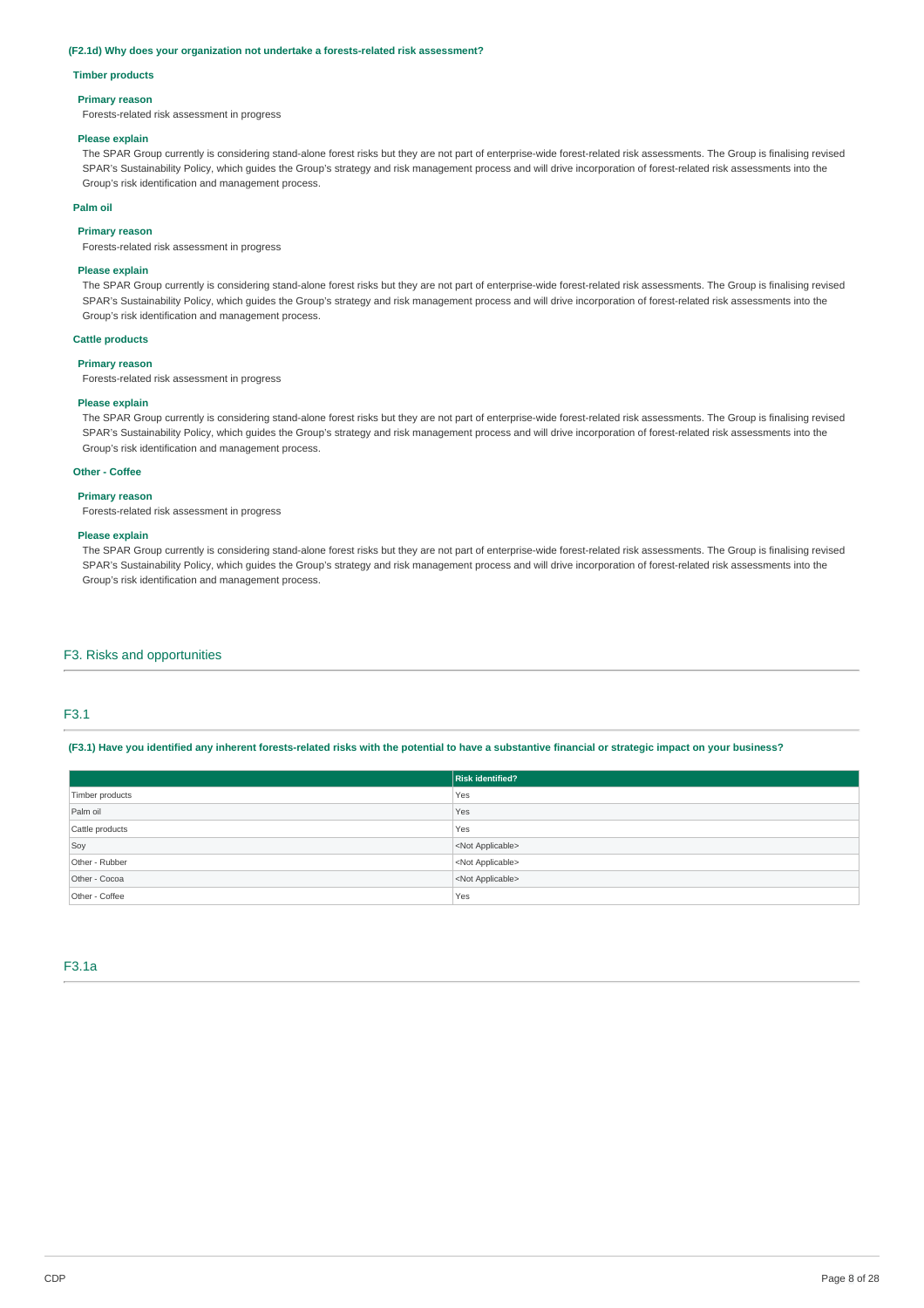#### **(F3.1a) How does your organization define substantive financial or strategic impact on your business?**

The SPAR Group identifies substantive financial or strategic impact, based on the likelihood and impact indicators.

For impact indicator. The Group has established six financial impact and six non-financial impact categories. The severity of impact could range from insignificant (Score of 1) to catastrophic (Score of 7). Each category has a set of criteria which determines the severity of impact. Examples of non-financial categories and their respective criteria of what is considered to be catastrophic impact is as such:

· Health & Safety – Multiple fatalities and significant irreversible effects >100 people

· Environmental & Community – Incident that causes disastrous environmental or societal impact with long term effect requiring major remediation. Will result in large scale class action.

· Reputation & Brand – Prominent and prolonged international media coverage. Public reprimand from Government. Significant negative impact on share price for months.

· Legal & Compliance – Major litigation or prosecution with damages and costs of >R50m. Custodial sentence for company executive. Prolonged closure of operations by authorities.

· Management Impact – Disaster with long term significant impact on the Group that requires senior executives to spend considerable time remediation for several months. Full implementation of Group-wide crisis management plan.

· Operations – Destruction of long-term major disruption of a DC or significant operations.

For likelihood indicator, the likelihood score ranges from improbable (Score of 1) to certain (Score of 6). Each risk is presented to the Executive Committee and regional risk teams. Each team then votes on the likelihood of the event occurring (from 1 – 6). An average rating scale is then used to determine the likelihood of the event occurring.

For each risk, likelihood and impact indicators are plotted on the risk graph, and the risk is considered to have a substantive financial or strategic impact when the likelihood indicator has a score between 4-6 and impact indicator has a score between 4-7.

# $E3.1h$

(F3.1b) For your disclosed forest risk commodity(ies), provide details of risks identified with the potential to have a substantive financial or strategic impact on **your business, and your response to those risks.**

**Forest risk commodity** Timber products

**Type of risk**

Physical

**Geographical scale** Country

**Where in your value chain does the risk driver occur?** Supply chain

**Primary risk driver**

Increased severity of extreme weather events

**Primary potential impact**

Increased production costs

### **Company-specific description**

The SPAR Group sources 100% of timber products from South Africa. Therefore, increased occurrence and severity of extreme weather events such as drought, flooding and forest fires is a risk to the SPAR Group, specifically in relation to timber products which are sold through SPAR's Build it distribution centre. Since 2018, South Africa has been in the middle of the worst in 1000-years drought. During FY2020, drought and its impact continued to be experienced in Eastern Cape province. Climate change projections for South Africa, which is a water scarce country, suggest that more frequent and intense drought events would recur. Drought-linked forest fires in Eastern Cape province, which occurred 3-4 years ago have impacted 300 000 ha of forests in South Africa, reducing the availability of timber. During FY2020 SPAR's timber suppliers have also experienced localised flooding across various parts of the country, further impacting on timber availability. Due to drought, forest fires and localised flooding, the SPAR Group has observed reduction in the number of trees that were grown for timber products in plantations, and this has impacted on the quantity and quality of wood. As a result, timber prices have increased, and this increase has been ultimately pushed onto consumers.

**Timeframe**

1-3 years

**Magnitude of potential impact** Medium-high

**Likelihood**

Very likely

**Are you able to provide a potential financial impact figure?** No, we do not have this figure

**Potential financial impact (currency)** <Not Applicable>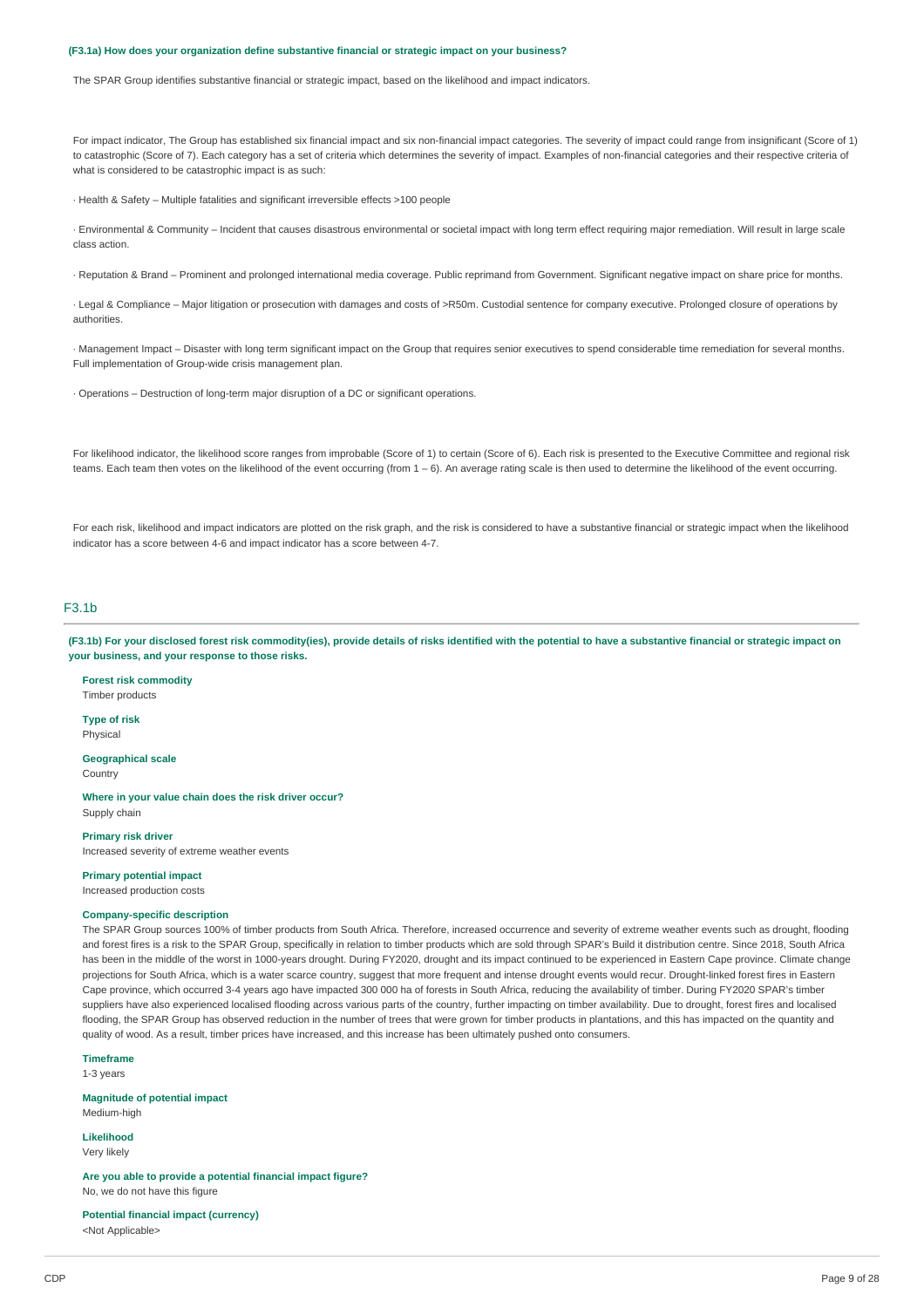# **Potential financial impact figure - minimum (currency)**

<Not Applicable>

#### **Potential financial impact figure - maximum (currency)** <Not Applicable>

### **Explanation of financial**

Financial impact has not been quantified yet.

#### **Primary response to risk**

Promotion of certification, including financial incentives

### **Description of response**

SPAR procures sustainably sourced timber products which are 100% certified under the FSC. The Group has set the goal of "All paper and board used will be 100% sustainable by 2025". Wood that the Group retails comes from sustainably managed forests, which contribute towards climate change mitigation and preservation of ecosystem services. By promoting sustainable wood procurement, the SPAR Group contributes towards global actions aimed at minimising climate change impacts. SPAR has started engagements with the local FSC Council to further drive demand for FSC certification in the country. The Group holds a FSC promotional license for some of SPAR branded products such as timber or SPAR's packaging. The Group is working together with SPAR's paper bag manufacturers so that SPAR paper bags meet FSC promotional license requirements. SPAR is starting scenario planning analysis, and following the analysis, the Group anticipates to be able to incorporate region-specific short-, medium- and long-term impacts from drought into the development of suppliers' capacity and resilience strategies and actions. SPAR's Build it distribution centre works closely with suppliers to identify potential risks facing the industry and to collaboratively find ways to mitigate risk. This includes having a number of suppliers located in various parts of the country to minimise the impact associated with extreme weather events.

**Cost of response**

36258

#### **Explanation of cost of response**

FSC Certification licensing costs, depending on the level of certification, varies between R2 270 – R12 176 per stakeholder. SPAR's supply chain for FSC certification includes three stakeholders, specifically, grower, mill and products, and therefore, the licensing costs have been estimated to be between R6 810 - R36 258.

**Forest risk commodity**

Cattle products

**Type of risk** Physical

**Geographical scale Country** 

**Where in your value chain does the risk driver occur?** Supply chain

**Primary risk driver** Increased severity of extreme weather events

#### **Primary potential impact**

Other, please specify (Drought and flooding)

### **Company-specific description**

SPAR has identified that increased severity of extreme weather events is a risk that could have significant impact on beef products that the Group sources and retails. SPAR procures 92% of beef from South Africa, mainly from inland regions, located in the Free State, Northern Cape and North West provinces. Climate change projections for South Africa, which is a water scarce country, suggest that more frequent and intense drought events would recur. Feed for beef is grown for the following year, and therefore, drought could have an impact on South African beef suppliers, reducing supply of feed, and leading to an increased price of feed and in turn increased price of calves. The agriculture industry is price takers, and therefore, vulnerable to external activities that affect the price of their product.

**Timeframe**

4-6 years

**Magnitude of potential impact** Medium-high

# **Likelihood**

Very likely

**Are you able to provide a potential financial impact figure?** No, we do not have this figure

# **Potential financial impact (currency)**

<Not Applicable>

**Potential financial impact figure - minimum (currency)** <Not Applicable>

**Potential financial impact figure - maximum (currency)** <Not Applicable>

**Explanation of financial** Financial impact has not been quantified yet.

# **Primary response to risk**

Engagement with suppliers

# **Description of response**

SPAR works closely with the Group's suppliers to drive adoption of resource efficiency practices around water and energy and to ensure that suppliers are resilient to climate change and extreme weather events. Almost 82% of total beef consumption is sourced from a single largest beef supplier, who is a member of the Red Meat Abattoir Association and currently is working on international resource efficiency benchmarking, which strongly focusses on energy and water. The SPAR Group is planning to engage with smaller beef suppliers to further promote and drive resource efficiency among all beef suppliers. SPAR annually engages with SPAR House Brands and Freshline Brands suppliers to collect through a questionnaire information around suppliers' sustainability practices, sustainability risks identification and mitigation actions. In FY2020, the Group for the first time has collected information from the largest beef supplier around sustainability practices and calculated their carbon footprint.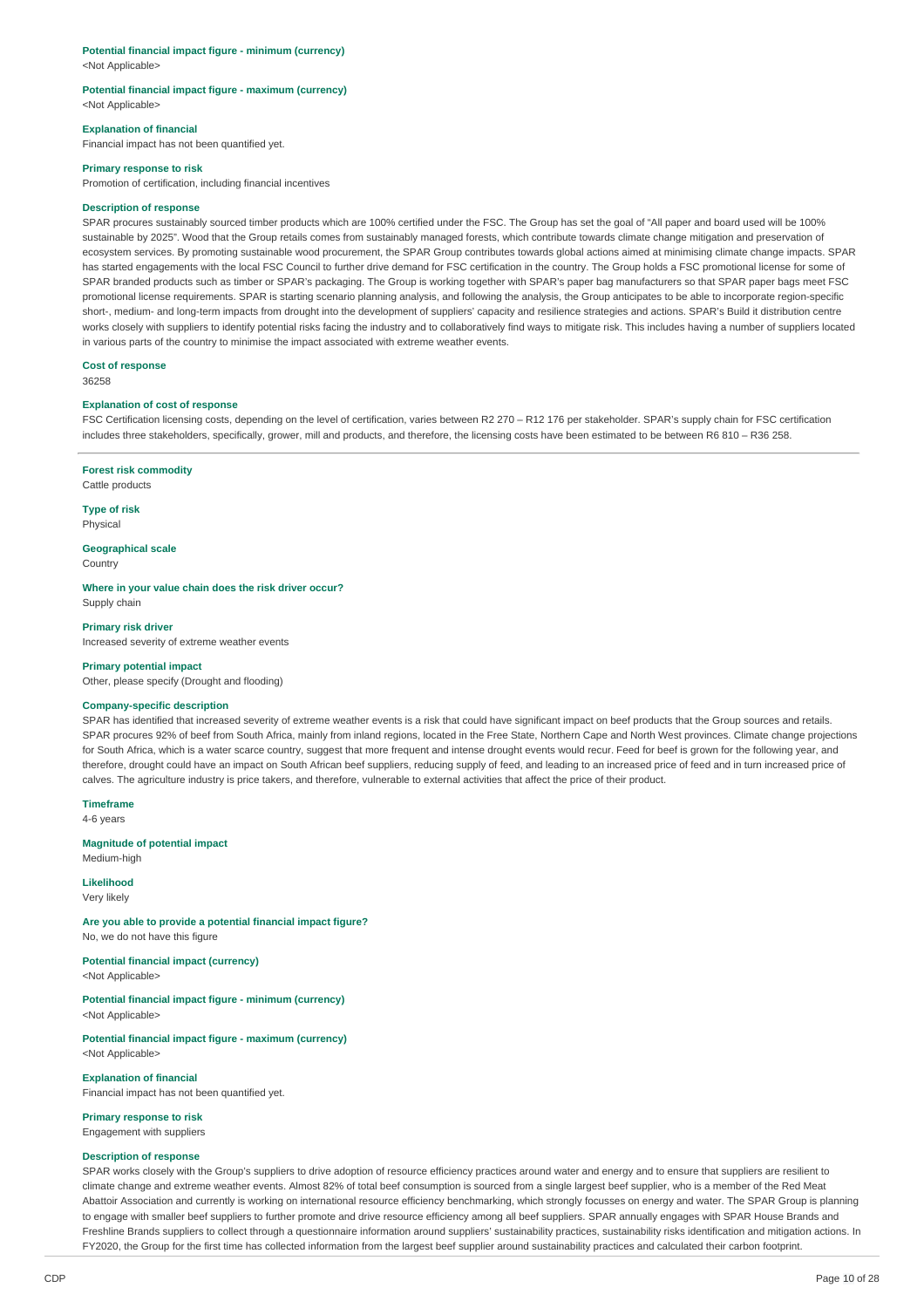Sustainability quidelines have been conveyed to all existing SPAR suppliers SPAR is working to incorporate sustainability targets around climate change, water and commodities into the supplier service level agreements within the next 2 years.

#### **Cost of response** 120000

#### **Explanation of cost of response**

The cost of response includes 1 full time staff member for 3 months and administrative assistant for 3 months, who worked on coordination of supplier questionnaires.

# **Forest risk commodity**

Palm oil

### **Type of risk**

Reputational and markets

# **Geographical scale**

Global

### **Where in your value chain does the risk driver occur?**

Supply chain

**Primary risk driver** Uncertainty about product origin and/or legality

**Primary potential impact** Brand damage

### **Company-specific description**

Palm Oil commodity is used extensively as a raw material in the food industry. SPAR is a food retailer and the Group sells refined palm oil through SPAR brand SmartChef range as well as palm oil is included as an ingredient in cooking and baking of SPAR products in-store. Palm oil production in tropical rainforest countries such as Indonesia or Malaysia is driving deforestation and concurrently is diminishing the world's carbon sinks. Currently, the Group has limited understanding on where the palm oil that is used in SPAR brand products is sourced from. With increasing consumer awareness on the negative environmental and social impacts associated with palm oil production, SPAR accepts the responsibility that the Group has towards sustainable production and consumption of palm oil. The Group has identified the risk associated with brand damage that could be made to SPAR if unknowingly SPAR was supporting deforestation practices and consumers became aware of it.

# **Timeframe**

>6 years

#### **Magnitude of potential impact**

Medium-high

# **Likelihood**

Likely

### **Are you able to provide a potential financial impact figure?**

Yes, an estimated range

# **Potential financial impact (currency)**

<Not Applicable>

#### **Potential financial impact figure - minimum (currency)** 786000000

# **Potential financial impact figure - maximum (currency)**

1572000000

### **Explanation of financial**

The Group estimates that failure to respond to changing consumer preferences and reputational risk associated with limited traceability on palm oil commodity could lead to a decrease in revenue. It estimated that 1–2% decrease in SPAR Southern Africa FY2020 revenue of R78 605.4 million would be at R786 million – R1 572 million.

#### **Primary response to risk**

Greater traceability of forest-risk commodities

### **Description of response**

The SPAR Group recognises that palm oil commodity has long and complex supply chain with difficulties in tracing palm oil products back to the origin. SPAR acknowledges the need for better understanding how this commodity is used in SPAR products as often it is only second- or even third-tier of suppliers that would be able to provide information on palm oil. The SPAR Group is expanding capacity to ensure that SPAR can improve traceability of SPAR brand products that contain palm oil. SPAR International is in discussions with the Roundtable on Sustainable Palm Oil (RSPO) to become a member, and SPAR South Africa anticipates having access to RSPO certified palm oil as a result of this engagement. During FY2020, the Group has started supply chain mapping for palm oil consumed in SPAR's operations which is expected to be completed during FY2021. The Group has identified that palm oil is currently used in 9 products. Supply chain mapping currently extends only to SPAR Brand products and the Group is working to identify which SPAR suppliers procure palm oil, if they import palm oil from countries at risk from deforestation and whether the imported palm oil is RSPO certified. SPAR is also driving actions to promote sustainable procurement of palm oil at a local level among other South African retailers through discussions in the Sustainable Retailers Forum, which SPAR is a member of.

### **Cost of response**

120000

### **Explanation of cost of response**

The cost of supply chain mapping during FY2020 has been estimated to be R120,000.

# **Forest risk commodity**

Other - Coffee

**Type of risk** Reputational and markets

#### **Geographical scale** Country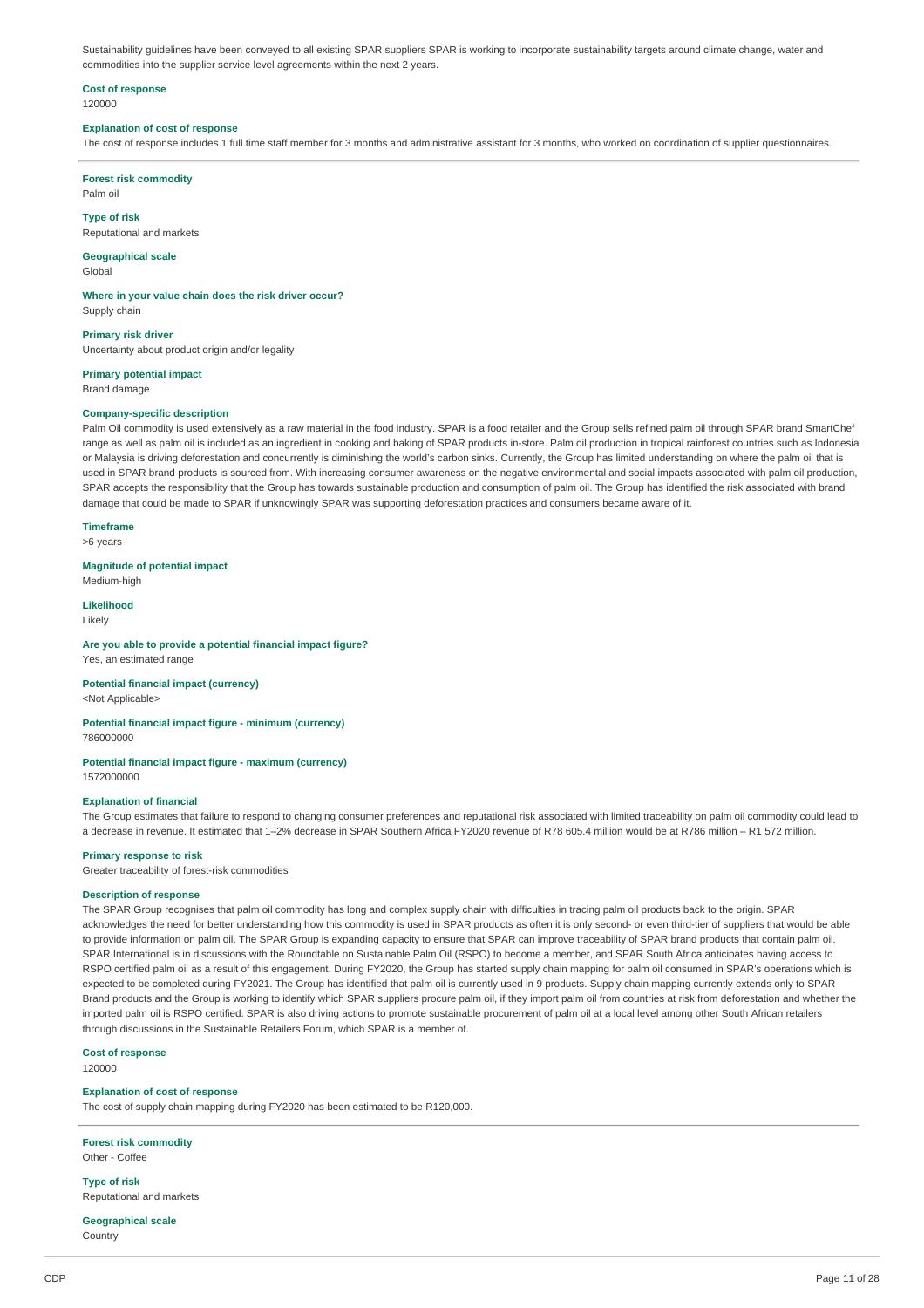#### **Where in your value chain does the risk driver occur?** Direct operation

# **Primary risk driver**

Shifts in consumer preference

### **Primary potential impact**

Reduced demand for products and services

#### **Company-specific description**

The SPAR Group is under increasing pressure from stakeholders, including consumers and the broader public, to address environmental issues. SPAR's biennial market research and analysis has identified that SPAR's high LSM consumers expect to see that SPAR is actively involved in environmental initiatives and pursing carbon, water and waste management programmes. SPAR's market research analysis on consumer perceptions has also demonstrated that most of SPAR's consumers are increasingly aware of where their products are sourced from. The analysis has provided further evidence that consumers' choice to shop at a retail store is influenced by the perceptions of retailer's actions to reduce environmental impacts. If SPAR was unable to demonstrate that the Group is addressing environmental issues, the overall SPAR brand could suffer over time. These issues could result in a decline in the demand for SPAR retail outlets and therefore for the SPAR Group's goods and services. This risk could have greater impact on SPAR's stores with consumers in the higher income segment. Coffee products that are sold by the SPAR Group include SPAR coffee products (ground coffee and coffee beans) as well as coffee beans and espresso capsules which are sold at SPAR's Bean Tree Café. While there is limited demand for certified coffee in South Africa at the moment, SPAR anticipates that this could change quickly and therefore, the Group proactively mitigates this risk.

**Timeframe** 4-6 years

**Magnitude of potential impact** Medium

**Likelihood**

Likely

**Are you able to provide a potential financial impact figure?** Yes, an estimated range

### **Potential financial impact (currency)**

<Not Applicable>

# **Potential financial impact figure - minimum (currency)**

786000000

#### **Potential financial impact figure - maximum (currency)**

1572000000

### **Explanation of financial**

The quantification assumes that if SPAR was too slow to take into account consumers' perceptions around the need for environmental actions, this would reduce the number of customers instore as they would opt to shop at a competitor which is actively reducing impact on the environment. This could make owning a SPAR store less desirable, resulting in a reduced number of purchased stores and a reduction in goods purchased from the SPAR Group. The Group estimates that failure to respond to changing consumer preferences and increased demand for products with sustainability labelling could lead to a decrease in revenue. It estimated that 1-2% decrease in SPAR Southern Africa FY2020 revenue of R78 605.4 million would be estimated at R786 million – R1 572 million.

#### **Primary response to risk**

Increased use of sustainably sourced materials

#### **Description of response**

SPAR' Bean Tree Café procures coffee products which have internationally recognised certifications such as the Rainforest Alliance Certification, the UTZ Certification and the Fairtrade Certification. By using certified coffee, SPAR is driving sustainable consumption and is promoting sustainable coffee farming. Sustainable coffee farming drives resource efficiency around water, energy, fertilisers and pesticides, which is in line with SPAR's sustainability commitment to responsible living and resource stewardship. SPAR is planning to launch its own Sustainable Label for SPAR branded products within next 2 years.

**Cost of response**

0

#### **Explanation of cost of response**

The cost of response at this point has not been quantified. The SPAR Group anticipates reporting cost of response next year.

**Forest risk commodity** Cattle products

**Type of risk** Regulatory

**Geographical scale** Country

**Where in your value chain does the risk driver occur?** Supply chain

**Primary risk driver** Changes in land tenure regulations

#### **Primary potential impact**

Other, please specify (Loss of farming land)

# **Company-specific description**

SPAR has identified changes to land ownership and regulation as a risk to all the Group's suppliers in South Africa, but this could have the greatest impact on SPAR's cattle suppliers as 92% of SPAR's beef products are procured in South Africa. Restitution of Land Rights Act in South Africa aims to redress past inequalities and injustices by focusing on land restitution, redistribution and land tenure reform. There are discussions in the South African Parliament to amend the legislation and include land expropriation without compensation clauses, and if such legislation amendments were implemented, this could have far reaching impacts on farmers. The process of land restitution and redistribution has been ongoing since 1994 and there is continued uncertainty associated with legislation and land tenure rights in future in South Africa. While the impact and timeframe of this risk unknown, nonetheless, this remains a considerable risk to the SPAR Group.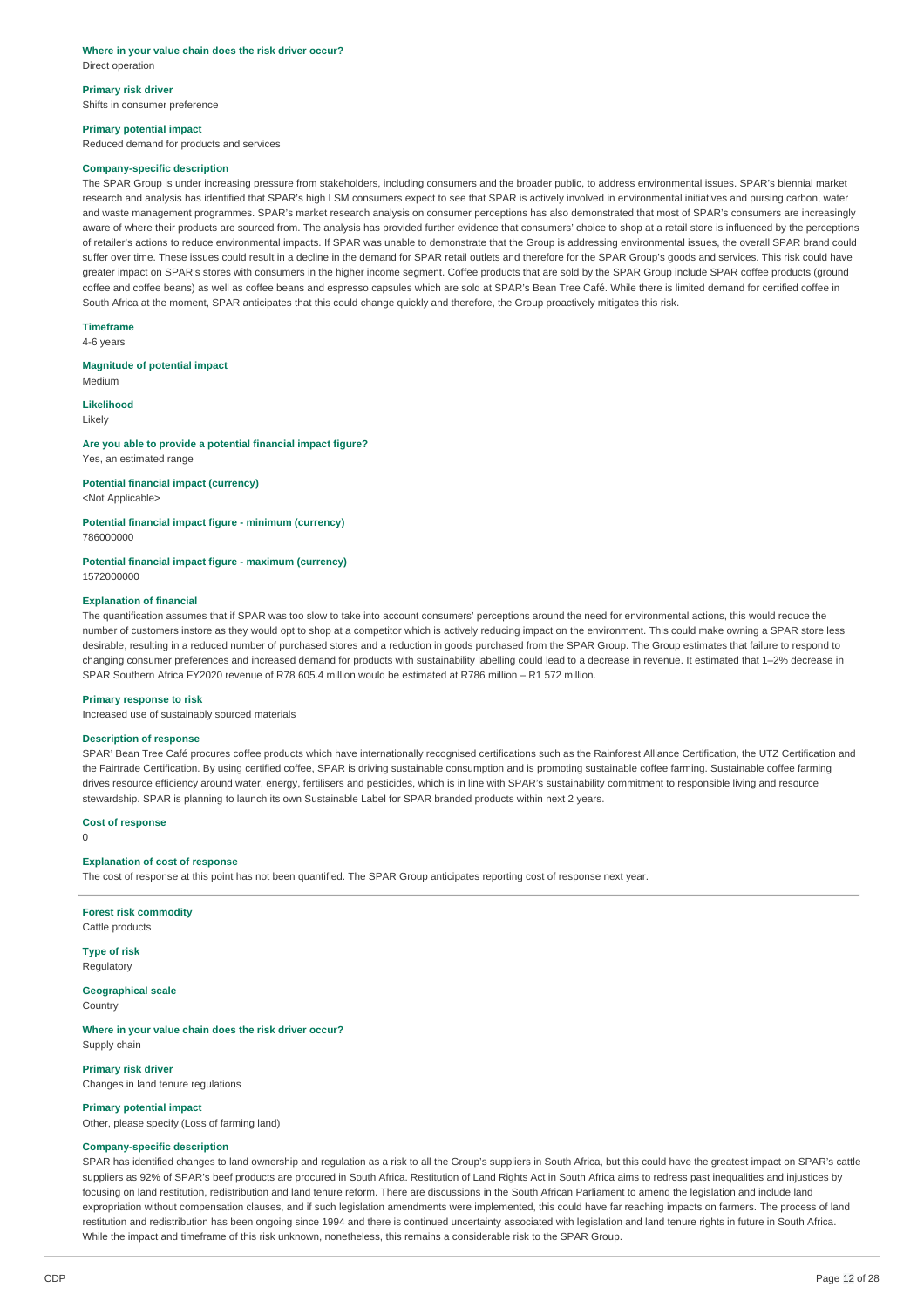#### **Timeframe**

Unknown

#### **Magnitude of potential impact**

Unknown

#### **Likelihood** Unknown

**Are you able to provide a potential financial impact figure?** No, we do not have this figure

# **Potential financial impact (currency)**

<Not Applicable>

### **Potential financial impact figure - minimum (currency)** <Not Applicable>

**Potential financial impact figure - maximum (currency)** <Not Applicable>

### **Explanation of financial**

Financial impact has not been quantified yet.

### **Primary response to risk**

Other, please specify (Acquisition of new land)

### **Description of response**

SPAR's beef suppliers in order to mitigate the risk associated with changes to land ownership have acquired land in 3 different locations. This action is aimed at reducing the uncertainty and potential impact on SPAR's beef supply, should land tenure rights change. Furthermore, this risk response enables SPAR's beef supplier to mitigate energy and water risks as operations are now spread across 3 sites.

### **Cost of response**

 $\Omega$ 

### **Explanation of cost of response**

The cost of response at this point has not been quantified.

# F3.2

#### (F3.2) Have you identified any forests-related opportunities with the potential to have a substantive financial or strategic impact on your business?

|                 | Have you identified opportunities? |
|-----------------|------------------------------------|
| Timber products | Yes                                |
| Palm oil        | Yes                                |
| Cattle products | Yes                                |
| Soy             | <not applicable=""></not>          |
| Other - Rubber  | <not applicable=""></not>          |
| Other - Cocoa   | <not applicable=""></not>          |
| Other - Coffee  | Yes                                |

### F3.2a

(F3.2a) For your selected forest risk commodity(ies), provide details of the identified opportunities with the potential to have a substantive financial or strategic **impact on your business.**

### **Forest risk commodity** Timber products

# **Type of opportunity**

Products & services

#### **Where in your value chain does the opportunity occur?** Direct operation

**Primary forests-related opportunity**

Increased brand value

### **Company-specific description & strategy to realize opportunity**

The SPAR Group has recognised that offering the Group's customers certified timber products can increase brand value and attract new customers to shop at SPAR's stores. SPAR's biennial market research analysis on consumer perceptions has also demonstrated that most of SPAR's consumers are increasingly aware of where their products are sourced from. Currently, 100% of wood retailed by SPAR's Build it distribution centre is FSC certified and board used for SPAR brand carton has FSC chain of custody certification, which verifies that FSC-certified material has been used across the supply chain. The Group aims all SPAR brand packaging to be 100% certified in the near future. SPAR is planning to launch its own Sustainable Label for SPAR branded products within next 2 years. The Group has engaged local FSC Council to gain marketing license for the packaging of some SPAR branded products (such as carton for SPAR brand products), which could be over time extended to the packaging of a wide range of SPAR branded products. Certification of packaging in SPAR branded products requires SPAR's packaging suppliers to comply with FSC certification requirements, which ultimately drives the adoption of FSC certification in South Africa. Increased demand for FSC certified products would assist with incentivising timber producers and manufacturers to adopt FSC certifications.

#### **Estimated timeframe for realization**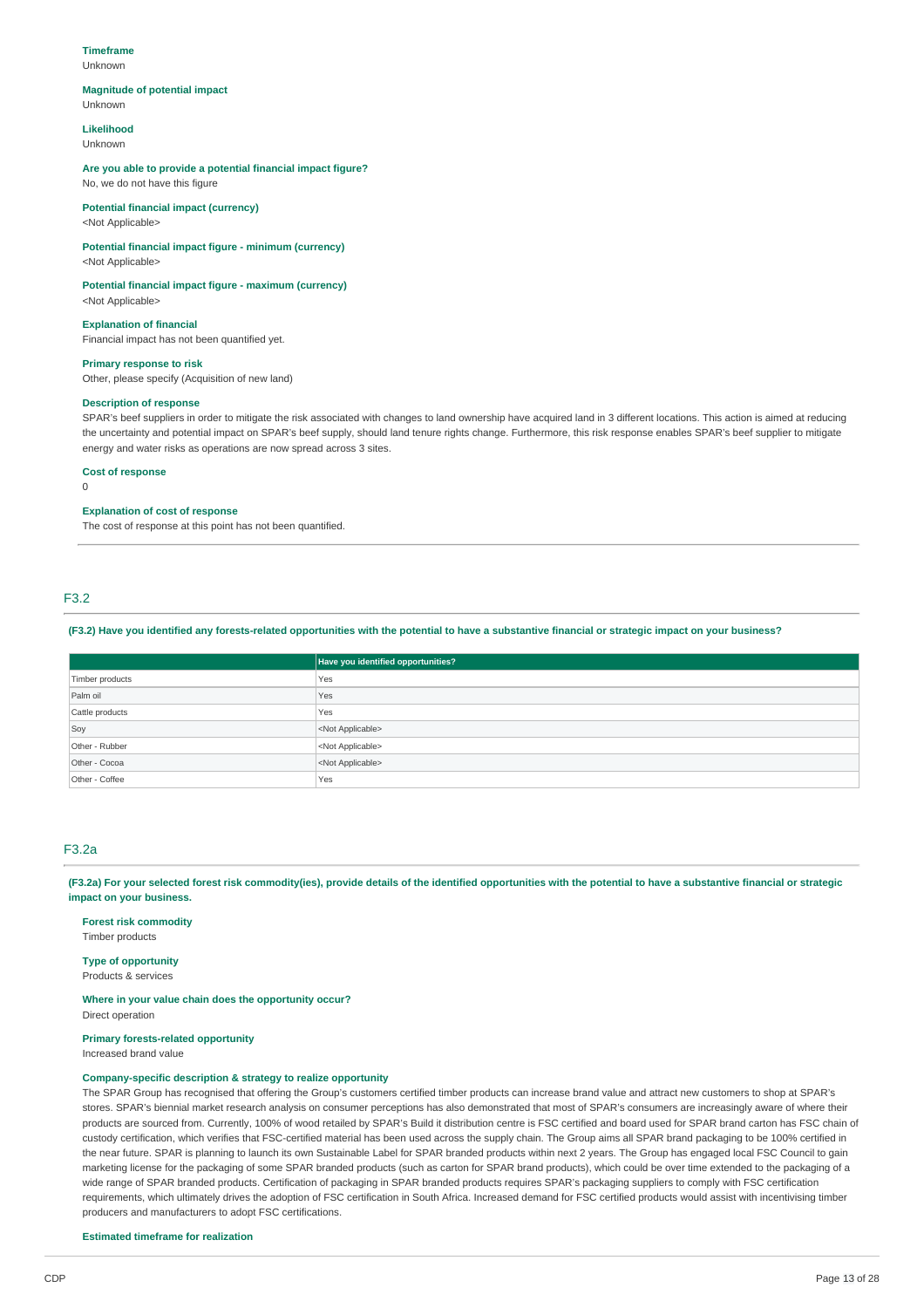#### 1-3 years

#### **Magnitude of potential impact**

Medium

**Likelihood**

Likely

## **Are you able to provide a potential financial impact figure?**

Yes, an estimated range

#### **Potential financial impact figure (currency)** <Not Applicable>

**Potential financial impact figure – minimum (currency)** 786000000

### **Potential financial impact figure – maximum (currency)**

1572000000

### **Explanation of financial impact figure**

If this opportunity to increase brand value was realised, it could result in estimated 1-2% increase SPAR Southern Africa FY2020 revenue of R78 605.4 million, which would amount to R786 million – R1 572 million.

**Forest risk commodity** Other - Coffee

### **Type of opportunity**

Products & services

#### **Where in your value chain does the opportunity occur?** Supply chain

**Primary forests-related opportunity**

Increased brand value

### **Company-specific description & strategy to realize opportunity**

SPAR's biennial market research and analysis has identified that SPAR's high LSM consumers expect to see that SPAR is actively involved in environmental initiatives and pursing carbon, water and waste management programmes. SPAR's market research analysis on consumer perceptions has also demonstrated that most of SPAR's consumers are increasingly aware of where their products are sourced from. The analysis has provided further evidence that consumers' choice to shop at a retail store is influenced by the perceptions of retailer's actions to reduce environmental impacts. Coffee products that are sold by the SPAR Group include SPAR coffee products (ground coffee and coffee beans) as well as coffee beans and espresso capsules which are sold at SPAR's Bean Tree Café. SPAR' Bean Tree Café procures coffee products which have internationally recognised certifications such as the Rainforest Alliance Certification, the UTZ Certification and the Fairtrade Certification. By using certified coffee, SPAR is driving sustainable consumption and is promoting sustainable coffee farming. Sustainable coffee farming drives resource efficiency around water, energy, fertilisers and pesticides, which is in line with SPAR's sustainability commitment to responsible living and resource stewardship. SPAR is planning to launch its own Sustainable Label for SPAR branded products within next 2 years.

**Estimated timeframe for realization**

4-6 years

#### **Magnitude of potential impact**

Medium

**Likelihood** Likely

**Are you able to provide a potential financial impact figure?** Yes, an estimated range

**Potential financial impact figure (currency)** <Not Applicable>

#### **Potential financial impact figure – minimum (currency)** 786000000

**Potential financial impact figure – maximum (currency)** 1572000000

### **Explanation of financial impact figure**

The quantification assumes that if SPAR was too slow to take into account consumers' perceptions around the need for environmental actions, this would reduce the number of customers instore as they would opt to shop at a competitor which is actively reducing impact on the environment. The Group estimates that failure to respond to changing consumer preferences and increased demand for products with sustainability labelling could lead to a decrease in revenue. It estimated that 1–2% decrease in SPAR Southern Africa FY2020 revenue of R78 605.4 million would be estimated at R786 million – R1 572 million.

**Forest risk commodity** Palm oil

#### **Type of opportunity** Products & services

**Where in your value chain does the opportunity occur?** Supply chain

# **Primary forests-related opportunity**

Increased supply chain transparency

### **Company-specific description & strategy to realize opportunity**

The SPAR Group recognises that palm oil commodity has long and complex supply chain with difficulties in tracing palm oil products back to the origin. During FY2020, the Group has started supply chain mapping for palm oil consumed in SPAR's operations which is expected to be completed during FY2021. Supply chain mapping currently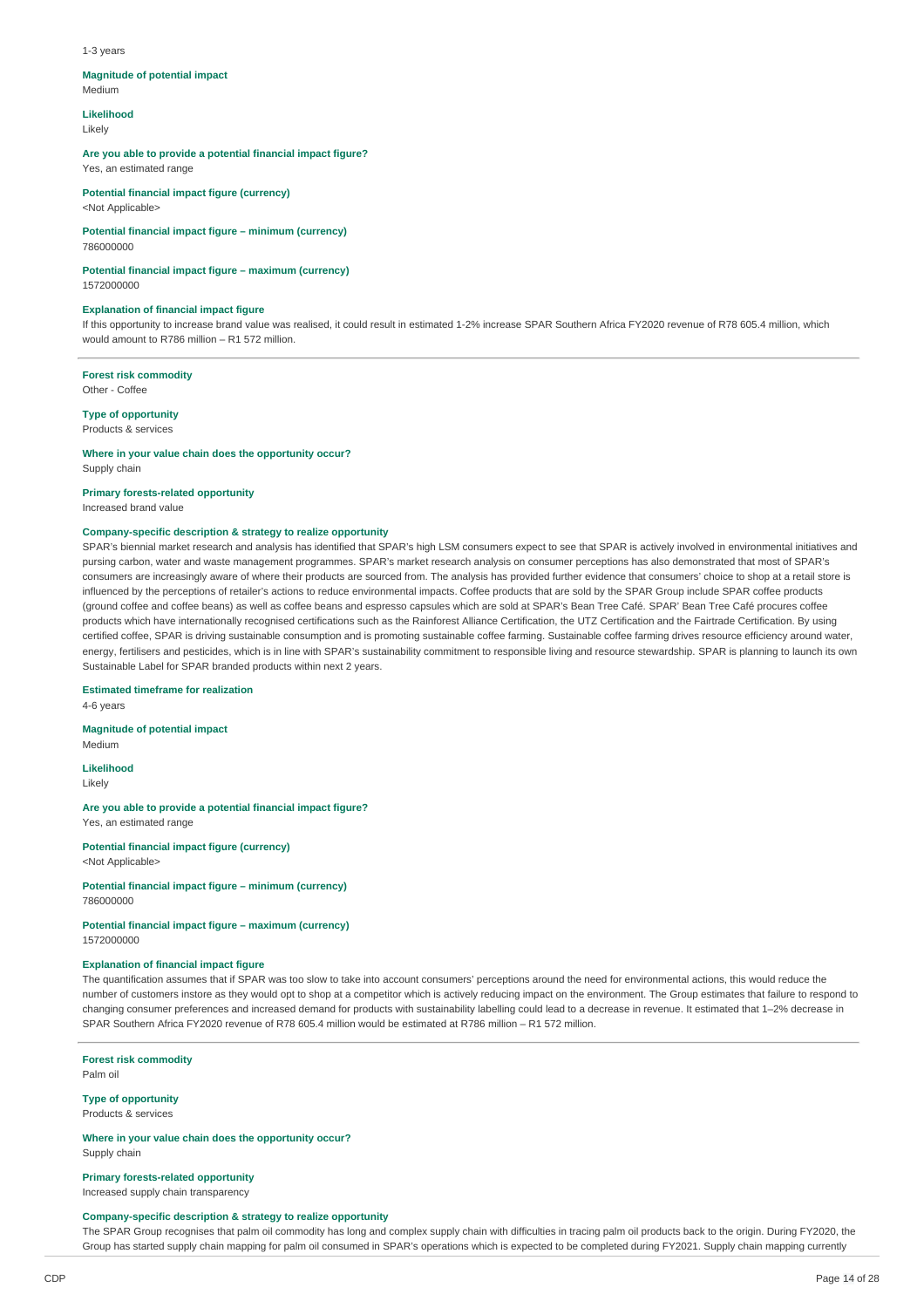extends only to SPAR Brand products and the Group is working to identify which SPAR suppliers procure palm oil, if they import palm oil from countries at risk from deforestation and whether the imported palm oil is RSPO certified. The SPAR Group is expanding capacity to ensure that SPAR can increase and improve traceability of SPAR brand products that contain Palm Oil. SPAR International is in discussions with the Roundtable on Sustainable Palm Oil (RSPO) to become a member, and SPAR South Africa anticipates having access to RSPO certified palm oil as a result of this engagement. RSPO-certified palm oil would enable SPAR to track and monitor he origin of palm oil, used in SPAR brand products. These actions will increase transparency across SPAR's supply chain for palm oil and mitigate forest-related risk associated with uncertainty of origin and/or legality.

### **Estimated timeframe for realization**

4-6 years

# **Magnitude of potential impact**

Medium-high

## **Likelihood**

Likely

**Are you able to provide a potential financial impact figure?** Yes, an estimated range

**Potential financial impact figure (currency)**

<Not Applicable>

**Potential financial impact figure – minimum (currency)** 786000000

**Potential financial impact figure – maximum (currency)** 1572000000

### **Explanation of financial impact figure**

The Group estimates that increasing transparency and traceability could improve resilience across SPAR supply chain and has the potential to increase the Group's revenue. It estimated that 1–2% increase in SPAR Southern Africa FY2020 revenue of R78 605.4 million would be at R786 million – R1 572 million.

**Forest risk commodity** Cattle products

**Type of opportunity Efficiency** 

**Where in your value chain does the opportunity occur?**

Supply chain

# **Primary forests-related opportunity**

Cost savings

### **Company-specific description & strategy to realize opportunity**

Achieving resource efficiency among SPAR suppliers can achieve cost savings among SPAR suppliers and cost savings in turn can be realised by the SPAR Group. Currently, this opportunity is the most applicable to SPAR's beef suppliers as there is one large supplier (supplies almost 82% of beef products) and some smaller suppliers. The large beef supplier is already taking actions around energy and water efficiency, and SPAR would have to promote this among smaller beef suppliers. Resource efficiency among beef suppliers could lead to cost savings in terms of feed costs as well as operational costs for SPAR beef suppliers and potentially decreased operational costs for SPAR. At the same time, achieving resource efficiency among beef suppliers, would increase resilience to extreme weather events. SPAR has started collecting annual information from a large beef supplier on their sustainability practices and calculating annual carbon footprint. Such action will enable to measure resources consumption and track achieved savings over time.

**Estimated timeframe for realization** 1-3 years

**Magnitude of potential impact**

Medium-high

**Likelihood** Likely

### **Are you able to provide a potential financial impact figure?**

No, we do not have this figure

**Potential financial impact figure (currency)** <Not Applicable>

# **Potential financial impact figure – minimum (currency)**

<Not Applicable>

### **Potential financial impact figure – maximum (currency)** <Not Applicable>

**Explanation of financial impact figure**

Financial impact has not been quantified yet.

# F4. Governance

F4.1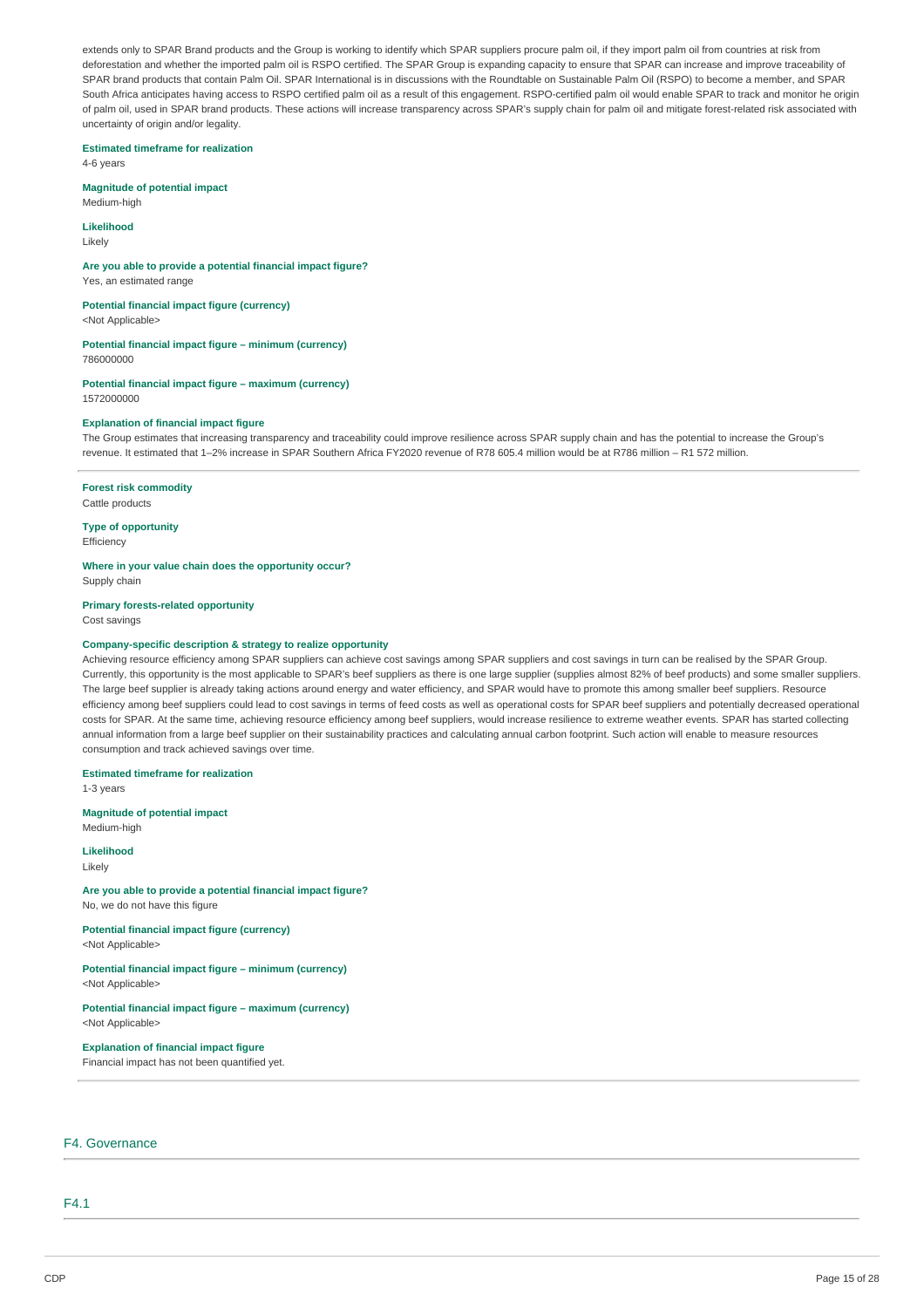# F4.1a

# (F4.1a) Identify the position(s) of the individual(s) (do not include any names) on the board with responsibility for forests-related issues.

| <b>Position</b> | Please explain                                                                                                                                                                                        |
|-----------------|-------------------------------------------------------------------------------------------------------------------------------------------------------------------------------------------------------|
| l of            |                                                                                                                                                                                                       |
| individual      |                                                                                                                                                                                                       |
| Board-          | The SPAR Group's Social and Ethics Committee is appointed by the Board, and has the highest level of responsibility for the Group's social and organisational activities relating to the environment, |
| level           | climate change and its stakeholders. Members of the Social and Ethics Committee and its Chairman are appointed by the Board, and the Committee meets formally twice a year. The Chairman of the       |
|                 | committee Board, the CEO, the Group Sustainability and Risk Executive, the Group Human Resources Executive and the Group Company Secretary attend meetings by permanent invitation. The Committee     |
|                 | monitors the Group's sustainability performance to ensure that the Group's ethics supports its culture, it is seen as a responsible citizen and that there is a balance between the company and the   |
|                 | needs, interest and expectations of all stakeholders. During FY2020, the Committee has approved revised SPAR's Sustainability Strategy and Sustainability Policy and approved the Group's             |
|                 | Sustainable Procurement Policy.                                                                                                                                                                       |

# F4.1b

### **(F4.1b) Provide further details on the board's oversight of forests-related issues.**

|              | that<br>forests-<br>related<br>a<br>scheduled<br>agenda<br>item | <b>Frequency Governance</b><br>mechanisms<br>into which<br>forests-<br>issues are related issues<br>are integrated                                                                                                                                                                                                                                                             | Please explain                                                                                                                                                                                                                                                                                                                                                                                                                                                                                                                                                                                                                                                                                                                                                                                                                                                                                                                                                                                                                                                                                                            |
|--------------|-----------------------------------------------------------------|--------------------------------------------------------------------------------------------------------------------------------------------------------------------------------------------------------------------------------------------------------------------------------------------------------------------------------------------------------------------------------|---------------------------------------------------------------------------------------------------------------------------------------------------------------------------------------------------------------------------------------------------------------------------------------------------------------------------------------------------------------------------------------------------------------------------------------------------------------------------------------------------------------------------------------------------------------------------------------------------------------------------------------------------------------------------------------------------------------------------------------------------------------------------------------------------------------------------------------------------------------------------------------------------------------------------------------------------------------------------------------------------------------------------------------------------------------------------------------------------------------------------|
| $\mathbf{1}$ | Row Scheduled<br>all.<br>meetings                               | Monitoring<br>implementation<br>and<br>performance<br>Reviewing and<br>quiding<br>business plans<br>Reviewing and<br>guiding<br>corporate<br>responsibility<br>strategy<br>Reviewing and<br>quiding major<br>plans of action<br>Reviewing and<br>guiding risk<br>management<br>policies<br>Reviewing and<br>guiding<br>strategy<br>Reviewing<br>innovation /<br>R&D priorities | The Committee is mandated to consider the company's performance on employees, society, economy and the natural environment. During the past financial year the Committee<br>received feedback on the following environment-related matters: • SPAR's CDP Submission • SPAR's Rural Hub • SPAR's Sustainability Initiatives • TCFD Recommendations<br>The Social and Ethics Committee is responsible for reviewing and approving the Group's policies relating to ethics, social and economic development, good corporate citizenship,<br>sustainable development and stakeholder relationships. During FY2020, the Committee approved SPAR's revised Sustainability Strategy and Policy as well as the Group's<br>Energy, Water and Sustainable Procurement Policies. Going into 2021, the Committee will continue reviewing said policies and implement a formalised corporate compliance<br>programme to monitor the Group's activities in this regard. The Committee also monitors how availability of natural capital and climate resilience contribute towards the<br>achievement of the Group's strategic outcomes. |

# F4.2

(F4.2) Provide the highest management-level position(s) or committee(s) with responsibility for forests-related issues (do not include the names of individuals).

| Name of the<br>position(s)<br>and/or<br>committee(s) |                                                                                               | of<br>reporting<br>to the<br>board on<br>forests-<br>related<br><b>issues</b> | <b>Responsibility Frequency Please explain</b>                                                                                                                                                                                                                                                                                                                                                                                                                                                                                                                                                                                                                                                                                                                                                                                                                                                                                                                                                                                                                                                                                                                                                                                                                                                           |
|------------------------------------------------------|-----------------------------------------------------------------------------------------------|-------------------------------------------------------------------------------|----------------------------------------------------------------------------------------------------------------------------------------------------------------------------------------------------------------------------------------------------------------------------------------------------------------------------------------------------------------------------------------------------------------------------------------------------------------------------------------------------------------------------------------------------------------------------------------------------------------------------------------------------------------------------------------------------------------------------------------------------------------------------------------------------------------------------------------------------------------------------------------------------------------------------------------------------------------------------------------------------------------------------------------------------------------------------------------------------------------------------------------------------------------------------------------------------------------------------------------------------------------------------------------------------------|
| Chief<br>Sustainability<br>Officer (CSO)             | Both assessing   Half-yearly<br>and managing<br>forests-related<br>risks and<br>opportunities |                                                                               | The Group's Sustainability and Risk Executive (also known as the Chief Sustainability Officer) has a direct responsibility for managing sustainability and climate change<br>issues, including identification, assessment and management of climate-related risks. The Group Sustainability Officer is part of the Group's Executive management<br>team and has a permanent invitation to the Social and Ethics Committee. SPAR's Chief Sustainability Officer is driving the implementation of the Group's Sustainability<br>Strategy and SPAR's Sustainability Policy as well as setting sustainability and forests goals, sustainability KPIs and sustainability action plans. The Group's<br>Sustainability and Risk Executive has an ultimate responsibility of the integration of SPAR's Sustainability strategy, Sustainability Commitment "My SPAR, Our<br>Tomorrow" and Climate Change Commitment of "Climate Neutral Organisation by 2050", the Group's Energy, Water and Sustainable Procurement Policies into the<br>Group's overall strategy and achievement of strategic outcomes. These commitments outline SPAR's approach to the management and integration of sustainability<br>issues, with climate change identified as one of the key areas of the Group's Sustainability Strategy. |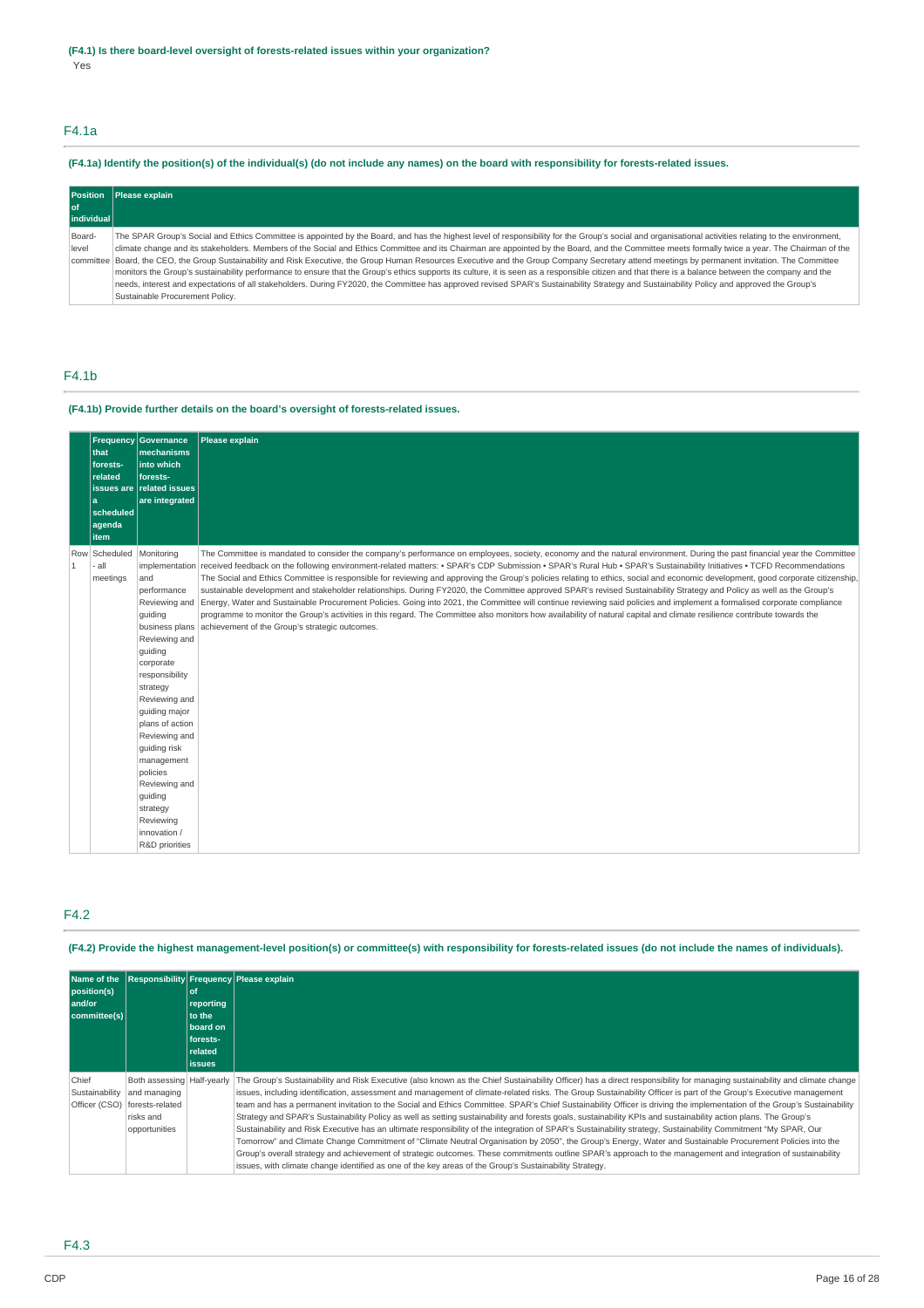(F4.3) Do you provide incentives to C-suite employees or board members for the management of forests-related issues?

| <b>Provide incentives for a</b><br>management of forests-related<br>lissues | <b>Comment</b>                                                                                                                                                                                                 |
|-----------------------------------------------------------------------------|----------------------------------------------------------------------------------------------------------------------------------------------------------------------------------------------------------------|
| Row No, not currently but we do plan to                                     | Currently, the Group's Chief Sustainability Officer is incentivised for supply chain engagement and implementation of the Group's Strategy and climate change                                                  |
|                                                                             | introduce them in the next two years resilience, which includes commodities' resilience. Over the next 2 years, the SPAR Group is planning to make incentives relating to forest-related issues more explicit. |

# F4.4

(F4.4) Did your organization include information about its response to forests-related risks in its most recent mainstream financial report?

Yes (you may attach the report – this is optional)

SPAR\_IAR\_2020\_Final.pdf

SPAR\_Environmental\_and\_social\_supplementary\_report\_2020\_Final.pdf

SPAR\_IAR\_2020\_Final.pdf

SPAR\_Environmental\_and\_social\_supplementary\_report\_2020\_Final.pdf

# F4.5

### **(F4.5) Does your organization have a policy that includes forests-related issues?** Yes, we have a documented forests policy, but it is not publicly available

# F4.5a

### **(F4.5a) Select the options to describe the scope and content of your policy.**

| <b>Scope</b>         | <b>Content</b>                                                                                                                             | <b>Please explain</b>                                                                                                                                                                                                                                                                                                                                                                                                                                                                                                                                                                                                                                                                                                                                                                                                                                                                                                                                                                                                                                                                                                                                                                                                                                                                                                                                                                                                                                                                                                                                                                                                               |
|----------------------|--------------------------------------------------------------------------------------------------------------------------------------------|-------------------------------------------------------------------------------------------------------------------------------------------------------------------------------------------------------------------------------------------------------------------------------------------------------------------------------------------------------------------------------------------------------------------------------------------------------------------------------------------------------------------------------------------------------------------------------------------------------------------------------------------------------------------------------------------------------------------------------------------------------------------------------------------------------------------------------------------------------------------------------------------------------------------------------------------------------------------------------------------------------------------------------------------------------------------------------------------------------------------------------------------------------------------------------------------------------------------------------------------------------------------------------------------------------------------------------------------------------------------------------------------------------------------------------------------------------------------------------------------------------------------------------------------------------------------------------------------------------------------------------------|
| Row Company-<br>wide | to eliminate<br>to protect<br>rights and<br>local<br>Commitment<br>to<br>transparency                                                      | Commitment The SPAR Group has developed Sustainable Procurement Policy during FY2020, which is being refined and approved prior to being implemented as a publicly available policy. The<br>SPAR Group's Sustainable Procurement Policy is a subject to an annual review by the Social and Ethics Committee and SPAR Sustainability team. Additionally, the Group has<br>deforestation developed Sustainability Policy, which will also be publicly available later this year. SPAR's forest-related goals are outlined in the Group's Sustainability Policy and they include: •<br>Commitment Lead industry in addressing sustainability in supply chains starting with most important products and ingredients, which include forest commodities • Achieve zero net deforestation in<br>sourcing of raw materials (mainly applicable to palm oil and timber) Through the Sustainable Procurement Policy, the SPAR Group acknowledges the challenges within the food<br>system and the role that as a large food retailer we have to play in ensuring the sustainability of our food system. To ensure that the SPAR values are upheld and that the natural<br>livelihoods of ecosystems are protected, we are committed to working with our stakeholders to ensure traceability and transparency across our supply chain. In partnership with our suppliers, we<br>are committed to adopting: 1. Innovative and sustainable agricultural practices 2. Net zero deforestation. 3. Water and energy efficient practices. 4. Practices that reduce greenhouse<br>communities gas emissions in accordance with science-based targets. |
|                      | Commitment<br>to align with<br>the SDGs<br>Recognition<br>of the overall<br>importance<br>of forests<br>and other<br>natural<br>ecosystems |                                                                                                                                                                                                                                                                                                                                                                                                                                                                                                                                                                                                                                                                                                                                                                                                                                                                                                                                                                                                                                                                                                                                                                                                                                                                                                                                                                                                                                                                                                                                                                                                                                     |

### F4.5b

### (F4.5b) Do you have commodity specific sustainability policy(ies)? If yes, select the options that best describe their scope and content.

|                    | Do you have a commodity specific<br>sustainability policy? | Scope                  | <b>Content</b>         | Please explain                                                                                                                                                                  |
|--------------------|------------------------------------------------------------|------------------------|------------------------|---------------------------------------------------------------------------------------------------------------------------------------------------------------------------------|
| Timber<br>products | <b>No</b>                                                  | $<$ Not<br>Applicable> | $<$ Not<br>Applicable> | Currently, the SPAR Group is refining an overarching Sustainable Procurement Policy, which will quide the Group's actions<br>around commodity-specific sustainability policies. |
| Palm oil           | No.                                                        | $<$ Not<br>Applicable> | $<$ Not<br>Applicable> | Currently, the SPAR Group is refining an overarching Sustainable Procurement Policy, which will quide the Group's actions<br>around commodity-specific sustainability policies. |
| Cattle<br>products | <b>No</b>                                                  | $<$ Not<br>Applicable> | $<$ Not<br>Applicable> | Currently, the SPAR Group is refining an overarching Sustainable Procurement Policy, which will quide the Group's actions<br>around commodity-specific sustainability policies. |
| Soy                | <not applicable=""></not>                                  | $<$ Not<br>Applicable> | $<$ Not<br>Applicable> | <not applicable=""></not>                                                                                                                                                       |
| Other -<br>Rubber  | <not applicable=""></not>                                  | $<$ Not<br>Applicable> | $<$ Not<br>Applicable> | <not applicable=""></not>                                                                                                                                                       |
| Other -<br>Cocoa   | <not applicable=""></not>                                  | $<$ Not<br>Applicable> | $<$ Not<br>Applicable> | <not applicable=""></not>                                                                                                                                                       |
| Other -<br>Coffee  | <b>No</b>                                                  | $<$ Not<br>Applicable> | $<$ Not<br>Applicable> | Currently, the SPAR Group is refining an overarching Sustainable Procurement Policy, which will quide the Group's actions<br>around commodity-specific sustainability policies. |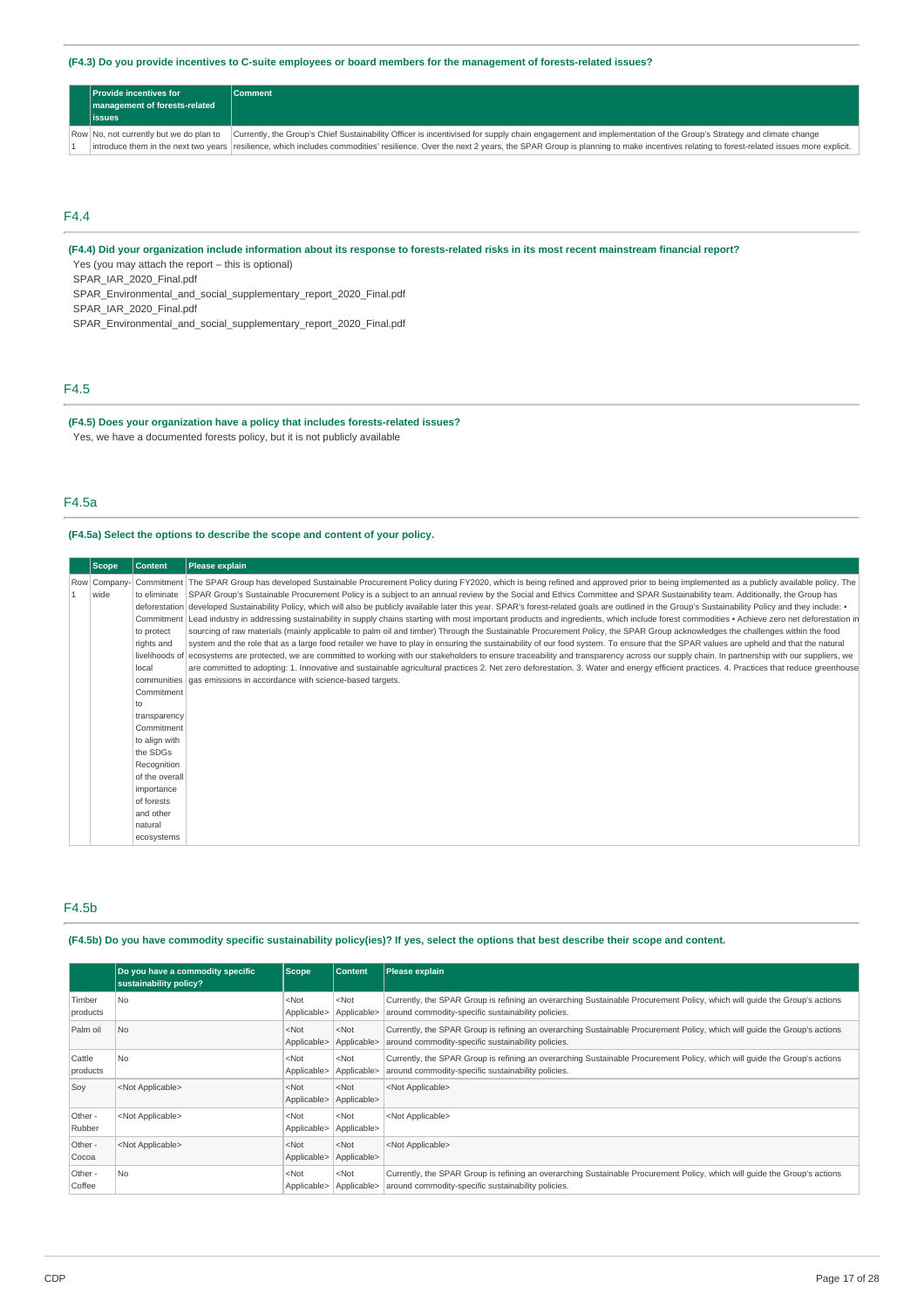# F4.6

(F4.6) Has your organization made a public commitment to reduce or remove deforestation and/or forest degradation from its direct operations and/or supply **chain?**

No

# F5. Business strategy

# F5.1

# (F5.1) Are forests-related issues integrated into any aspects of your long-term strategic business plan, and if so how?

|                               | Are<br>forests-<br>related<br><b>issues</b><br>integrated?                                                                  | Long-<br>term<br>time<br>horizon<br>(years) | Please explain                                                                                                                                                                                                                                                                                                                                                                                                                                                                                                                                                                                                                                                                                                                                                                                                                                                                                                                                                                                                                                                                                                                                                                                                                                                                                                                                                                                                                                                                                                                                                                   |
|-------------------------------|-----------------------------------------------------------------------------------------------------------------------------|---------------------------------------------|----------------------------------------------------------------------------------------------------------------------------------------------------------------------------------------------------------------------------------------------------------------------------------------------------------------------------------------------------------------------------------------------------------------------------------------------------------------------------------------------------------------------------------------------------------------------------------------------------------------------------------------------------------------------------------------------------------------------------------------------------------------------------------------------------------------------------------------------------------------------------------------------------------------------------------------------------------------------------------------------------------------------------------------------------------------------------------------------------------------------------------------------------------------------------------------------------------------------------------------------------------------------------------------------------------------------------------------------------------------------------------------------------------------------------------------------------------------------------------------------------------------------------------------------------------------------------------|
| Long-<br>term<br>business     | Yes.<br>forests-<br>related<br>objectives issues are<br>integrated                                                          | $11 - 15$                                   | One of SPAR's strategic outcome is creation of "affordable and nutritious food". To achieve this strategic outcome in the long-term (11-15 years and beyond) sustainable<br>procurement and consumption of forest products is integrated into long-term strategic business objectives. SPAR in order to uphold its sustainability commitment "My SPAR, Our<br>Tomorrow" has recognised challenges within the supply chain around forest commodities, and is embarking on a journey to prioritise sustainable sourcing and pursue certification<br>for commodities disclosed in this CDP response. The Group has set out ambitious sourcing goals such as "Reduce supply chain carbon emissions by 2030" and "Lead the industry<br>in addressing the sustainability challenges in our supply chains, starting with our most important products and ingredients". The latter goal extends to procurement and<br>consumption of palm oil, soy, coffee, seafood, beef, chocolate and timber commodities. Additionally, one of the Group's environmental goal is "All paper and board used will be<br>100% sustainable by 2025". To support these goals SPAR sources sustainably-certified products such FSC certified timber, Rainforest Alliance/UTZ/Fair-Trade certified coffee<br>and ISO 22000 certified beef. Transparency within supply chain is driven through traceability systems in place for timber, coffee and cattle products, which allow the Group to trace<br>forest-products back to individual country or even farm level (see Section F6.2 for more information). |
| Strategy<br>for long-<br>term | Yes.<br>forests-<br>related<br>objectives issues are<br>integrated                                                          | $11 - 15$                                   | The SPAR Group has made a commitment to become carbon neutral organisation by 2050. This commitment involves becoming a climate resilient Group, by ensuring that natural<br>resources are responsibly procured and protected. SPAR's Sustainability Policy and Sustainable Procurement Policy further embed forest-related issues such as resilience around<br>forest commodities and sustainable procurement into the Group's long term (11-15 years and beyond) strategy. The revised Sustainability Policy identifies sustainable sourcing as<br>one of the key areas to achieve SPAR's carbon neutrality commitment, uphold sustainability commitment "My SPAR Our Tomorrow" and the Group's strategic outcomes around<br>"Affordable and Nutritious Food" and "Creation of Shared Value". Key strategic actions relating to sustainable procurement are achievement of zero net deforestation in sourcing<br>of raw materials, mainly to be accomplished through procurement of the RSPO certified palm oil and FSC certified paper and wood. Climate resilience around commodities require<br>addressing key sustainability challenges across the value chain around palm oil, soy, coffee, seafood, beef, chocolate and timber commodities. Each strategic action has<br>proposed KPIs and the method of implementation, which will be regularly tracked and monitored. SPAR prioritises setting of commodities targets in order to monitor suppliers<br>progress against those targets.                                                                                 |
| Financial<br>planning         | No. forests-<br>related<br>issues not<br>yet<br>reviewed,<br>but there<br>are plans to<br>do so in the<br>next two<br>years | $<$ Not<br>Applica<br>ble>                  | Supply chain resilience is a key element towards the provision of "affordable and nutritious food", which is one of the Group's long-term strategic outcome. Increased resilience for<br>forest-commodities and increased transparency within the supply chain contribute towards increased resilience for SPAR's supply chain. SPAR considers these forest issues<br>through the allocation of financial resources to drive the demand for certified products in the short-, medium- and long-term. The Group holds FSC promotional licenses for SPAR<br>branded products such as timber and some SPAR packaging. This includes a requirement for SPAR's supply chain to also hold FSC certifications. SPAR is also allocating<br>financial resources to launch its own Sustainable Label for SPAR branded products within next 2 years. Transparency for forest-commodities requires full traceability within the<br>supply chain and understanding where and how commodities are used. SPAR has allocated financial resources to map its supply chain for palm oil, as previously, the Group had<br>limited understanding of the supply chain for this commodity. SPAR has recognised the reputational risk to SPAR brand if SPAR was indirectly supporting deforestation practices<br>and consumers became aware of it. Financial resources have been allocated to mitigate this identified reputational risk.                                                                                                                                                               |

# F6. Implementation

# F6.1

(F6.1) Did you have any timebound and quantifiable targets for increasing sustainable production and/or consumption of your disclosed commodity(ies) that were **active during the reporting year?**

No

# F6.1b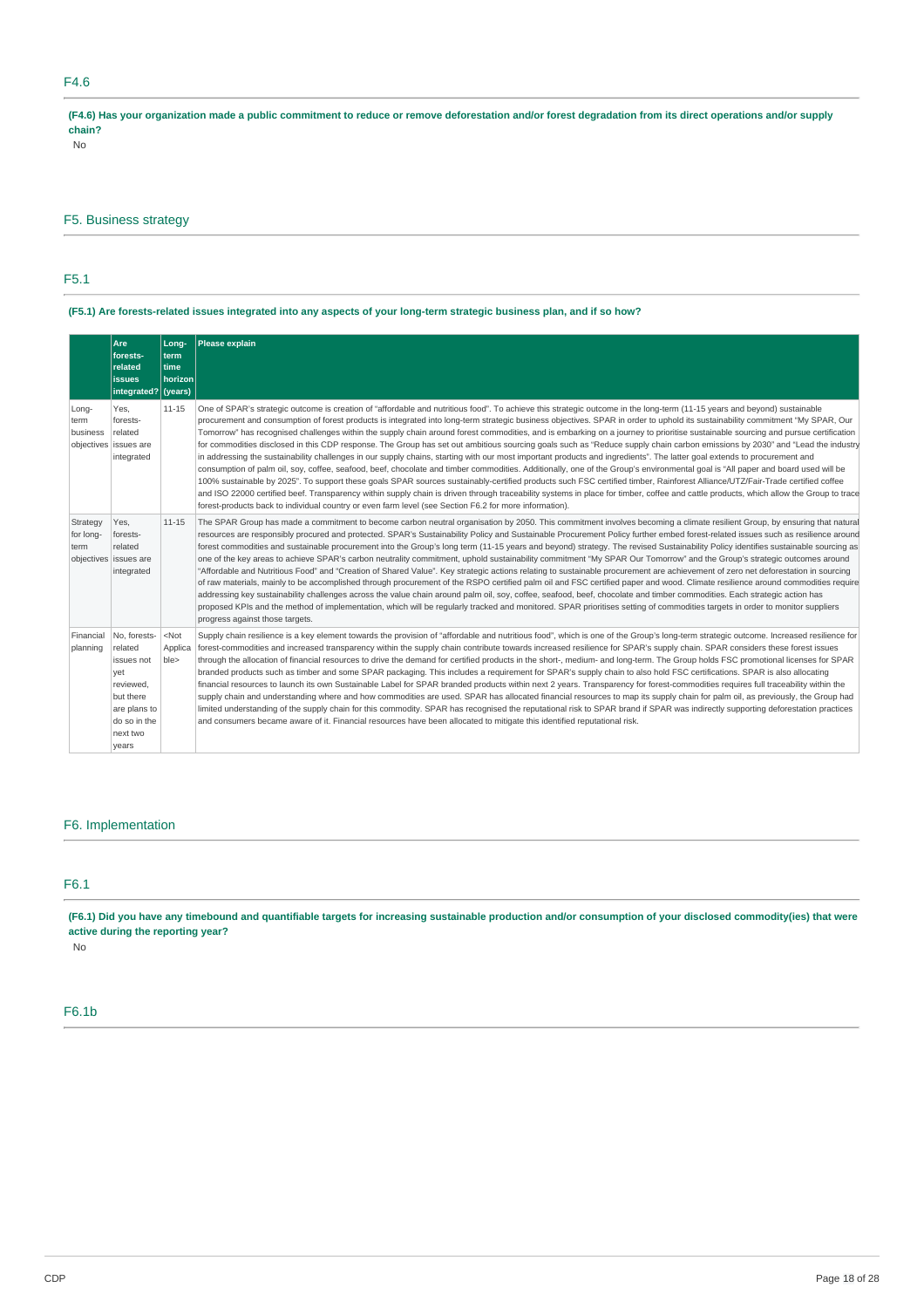(F6.1b) Why do you not have target(s) for increasing sustainable production and/or consumption of your disclosed commodity(ies) and what are your plans to **develop these in the future?**

|                    | <b>Primary reason</b>                                          | Please explain                                                                                                                                                                                                                   |
|--------------------|----------------------------------------------------------------|----------------------------------------------------------------------------------------------------------------------------------------------------------------------------------------------------------------------------------|
| Timber<br>products | We are planning to introduce a target in<br>the next two years | The SPAR Group is finalising the revised Sustainability Policy and upon the Policy becoming publicly available, SPAR will prioritise setting of timber targets<br>and monitor suppliers progress against those targets.          |
| Palm oil           | We are planning to introduce a target in<br>the next two years | The SPAR Group is finalising the revised Sustainability Policy and upon the Policy becoming publicly available, SPAR will prioritise setting of palm oil targets<br>and monitor suppliers progress against those targets.        |
| Cattle<br>products | We are planning to introduce a target in<br>the next two years | The SPAR Group is finalising the revised Sustainability Policy and upon the Policy becoming publicly available, SPAR will prioritise setting of cattle products<br>targets and monitor suppliers progress against those targets. |
| Soy                | <not applicable=""></not>                                      | <not applicable=""></not>                                                                                                                                                                                                        |
| Other -<br>Rubber  | <not applicable=""></not>                                      | <not applicable=""></not>                                                                                                                                                                                                        |
| Other -<br>Cocoa   | <not applicable=""></not>                                      | <not applicable=""></not>                                                                                                                                                                                                        |
| Other -<br>Coffee  | We are planning to introduce a target in<br>the next two years | The SPAR Group is finalising the revised Sustainability Policy and upon the Policy becoming publicly available, SPAR will prioritise setting of coffee targets<br>and monitor suppliers progress against those targets.          |

# F6.2

# (F6.2) Do you have traceability system(s) in place to track and monitor the origin of your disclosed commodity(ies)?

|                    | Do you<br><b>have</b><br>system(s)<br>in place? | <b>Description of traceability system</b>                                                                                                                                                                                                                                                             |                                                      | <b>Exclusions Description of exclusion</b>                                                                                                                                                                                                                                                                                                                                                                                                     |
|--------------------|-------------------------------------------------|-------------------------------------------------------------------------------------------------------------------------------------------------------------------------------------------------------------------------------------------------------------------------------------------------------|------------------------------------------------------|------------------------------------------------------------------------------------------------------------------------------------------------------------------------------------------------------------------------------------------------------------------------------------------------------------------------------------------------------------------------------------------------------------------------------------------------|
| Timber<br>products | Yes                                             | FSC certification includes a traceability system, where SPAR can trace<br>timber products down to a plantation level. 100% of wood that is sold<br>through SPAR's Build it distribution centre is FSC certified, and<br>therefore can be traced to an individual plantation level.                    | Specific<br>product<br>line(s)                       | Some of packaging for SPAR branded products is not 100% FSC certified, and therefore, cannot be<br>traced.                                                                                                                                                                                                                                                                                                                                     |
| Palm oil No        |                                                 | <not applicable=""></not>                                                                                                                                                                                                                                                                             | $<$ Not<br>Applicable>                               | <not applicable=""></not>                                                                                                                                                                                                                                                                                                                                                                                                                      |
| Cattle<br>products | Yes                                             | All beef products that SPAR procures are certified under the ISO 22000 Not<br>Scheme for Food Safety Management Systems, which has an auditable applicable<br>chain of custody, enabling SPAR to trace beef products from farm to<br>fork. All SPAR beef suppliers are certified under the ISO 22000. |                                                      | <not applicable=""></not>                                                                                                                                                                                                                                                                                                                                                                                                                      |
| Soy                | $<$ Not<br>Applicable                           | <not applicable=""></not>                                                                                                                                                                                                                                                                             | $<$ Not<br>Applicable>                               | <not applicable=""></not>                                                                                                                                                                                                                                                                                                                                                                                                                      |
| Other -<br>Rubber  | $<$ Not<br>Applicable                           | <not applicable=""></not>                                                                                                                                                                                                                                                                             | $<$ Not<br>Applicable>                               | <not applicable=""></not>                                                                                                                                                                                                                                                                                                                                                                                                                      |
| Other -<br>Cocoa   | $<$ Not<br>Applicable                           | <not applicable=""></not>                                                                                                                                                                                                                                                                             | $<$ Not<br>Applicable>                               | <not applicable=""></not>                                                                                                                                                                                                                                                                                                                                                                                                                      |
| Other -<br>Coffee  | Yes                                             | All coffee products sold through SPAR's BeanTree Café are certified<br>under Rainforest Alliance, the UTZ or FairTrade certifications, and have<br>auditable traceability system along the supply chain.                                                                                              | Other,<br>please<br>specify<br>(Plantation<br>level) | 100% of coffee products sold through SPAR's BeanTree Café is Rainforest Alliance, the UTZ or Fair<br>Trade certified and have traceability system in place. However, SPAR's supply chain for coffee is long<br>and complex and includes second- and third-tier suppliers, making it difficult to trace the coffee down to<br>individual plantation level. At the moment SPAR is able to trace the origin of coffee only to a country<br>level. |

# F6.2a

**(F6.2a) Provide details on the level of traceability your organization has for its disclosed commodity(ies).**

| <b>Forest risk commodity</b> | Point to which commodity is traceable | % of total production/consumption volume traceable |
|------------------------------|---------------------------------------|----------------------------------------------------|
| Timber products              | Tree plantation                       | 100                                                |
| Cattle products              | Breeding farm                         | 100                                                |
| Other - Coffee               | Country                               | 99.5                                               |

# F6.2b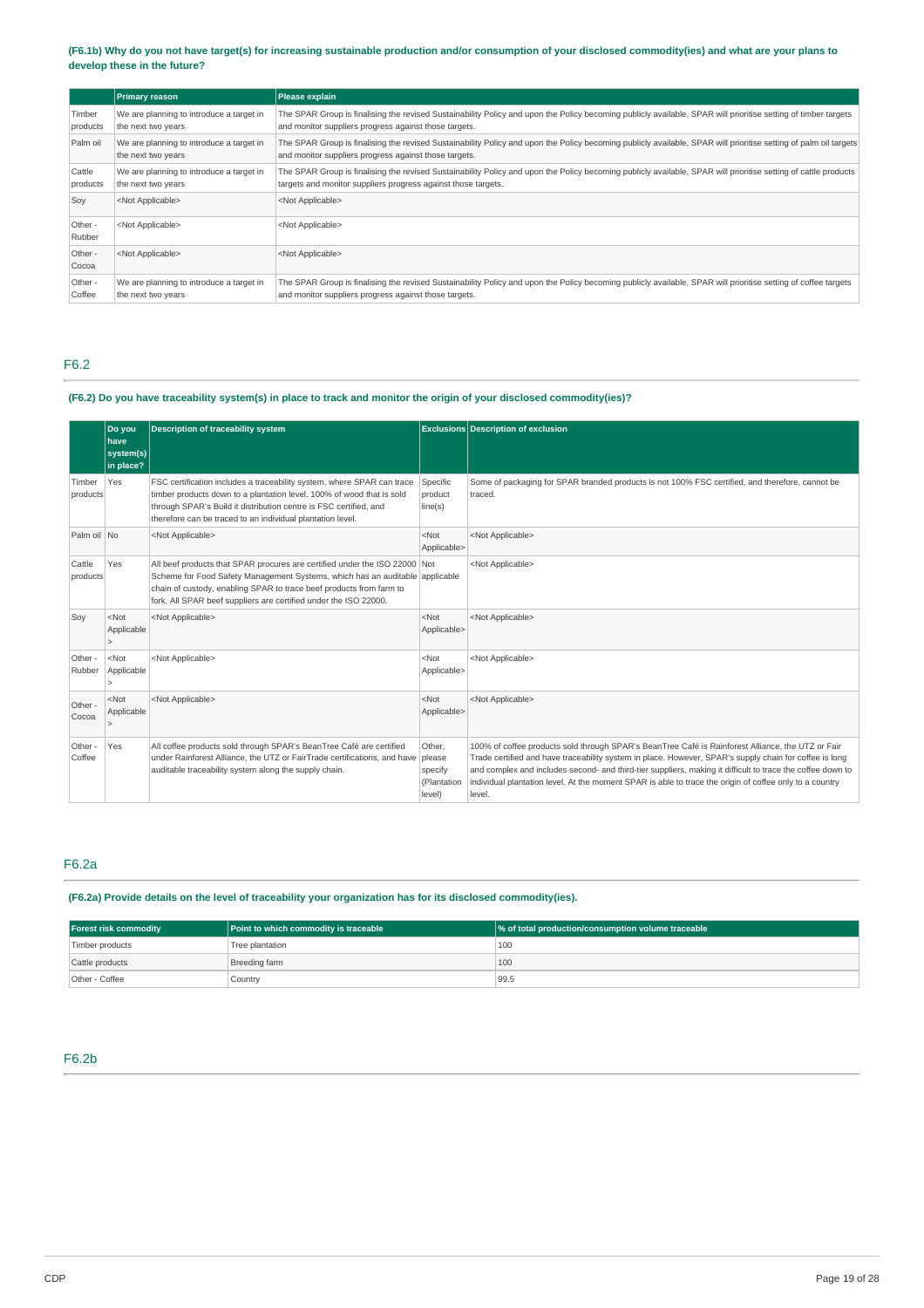(F6.2b) Why do you not have system(s) in place to track and monitor the origin of your disclosed commodity(ies) and what are your plans to develop these in the **future?**

# **Forest risk commodity**

# Palm oil

# **Primary reason**

We are planning to track and monitor the origin of forest risk commodities within the next two years

#### **Please explain**

The SPAR Group is expanding capacity to ensure that SPAR can increase and improve traceability of SPAR brand products that contain Palm Oil. SPAR International is in discussions with the Roundtable on Sustainable Palm Oil (RSPO) to become a member, and SPAR South Africa anticipates having access to RSPO-certified palm oil as a result of this engagement. RSPO-certified palm oil would enable SPAR to track and monitor he origin of palm oil, used in SPAR brand products.

# F6.3

### **(F6.3) Have you adopted any third-party certification scheme(s) for your disclosed commodity(ies)?**

|                 | Third-party certification scheme adopted?                                        | % of total production and/or consumption volume certified |
|-----------------|----------------------------------------------------------------------------------|-----------------------------------------------------------|
| Timber products | Yes                                                                              | 100                                                       |
| Palm oil        | No, we have not adopted any third-party certification schemes for this commodity | <not applicable=""></not>                                 |
| Cattle products | Yes                                                                              | 100                                                       |
| Soy             | <not applicable=""></not>                                                        | <not applicable=""></not>                                 |
| Other - Rubber  | <not applicable=""></not>                                                        | <not applicable=""></not>                                 |
| Other - Cocoa   | <not applicable=""></not>                                                        | <not applicable=""></not>                                 |
| Other - Coffee  | Yes                                                                              | 99.5                                                      |

F6.3a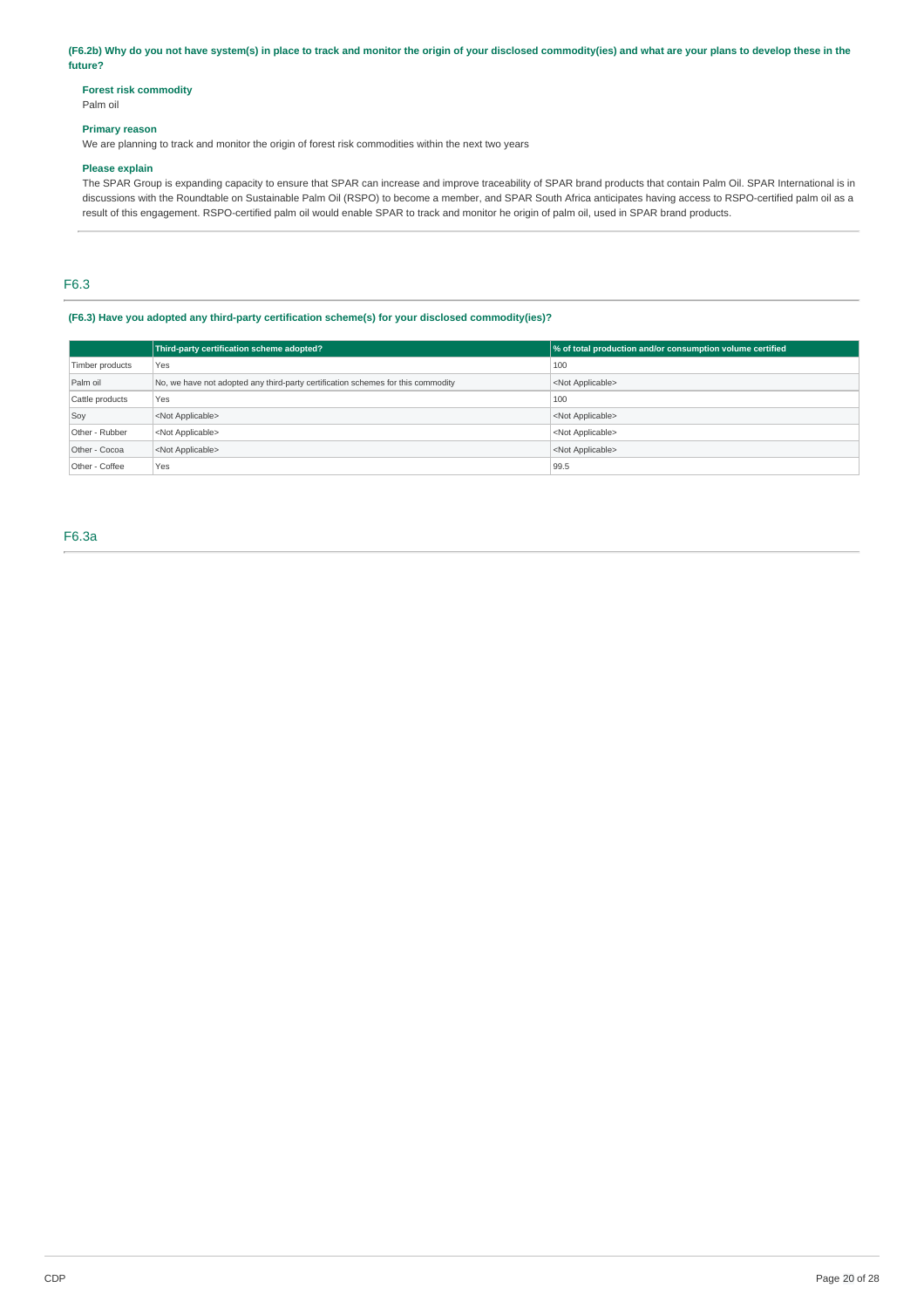### (F6.3a) Provide a detailed breakdown of the volume and percentage of your production and/or consumption by certification scheme.

**Forest risk commodity** Timber products

## **Third-party certification scheme**

FSC (any type)

### **Chain-of-custody model used**

<Not Applicable>

# **% of total production/consumption volume certified**

 $100$ 

# **Form of commodity**

Hardwood logs Softwood logs Boards, plywood, engineered wood

# **Volume of production/ consumption certified**

205000

# **Metric for volume**

Cubic meters

#### **Is this certified by more than one scheme?** No

# **Please explain**

100% of wood and wood products that are procured through SPAR's Build it distribution centre are FSC certified.

# **Forest risk commodity**

Other - Coffee

# **Third-party certification scheme**

Other, please specify (Rainforest Alliance, UTZ, Bio-Organic and Fairtrade)

#### **Chain-of-custody model used** Certificate trading

# **% of total production/consumption volume certified**

99.5

# **Form of commodity**

Other, please specify (Coffee beans, ground coffee and pre-ground coffee capsules)

#### **Volume of production/ consumption certified** 145444

### **Metric for volume**

Metric tons

### **Is this certified by more than one scheme?**

Yes

# **Please explain**

This year, 30,916 tons of coffee were consumed in SPAR's Bean Tree Café outlets, which is Rainforest Alliance, the UTZ or Fairtrade Certified. This constitutes 99.5% of the total coffee consumption (total consumption is 31,061.44 metric tons).

### **Forest risk commodity**

Cattle products

### **Third-party certification scheme** Other, please specify (ISO 22000)

#### **Chain-of-custody model used** Not applicable

**% of total production/consumption volume certified** 100

# **Form of commodity**

Beef

#### **Volume of production/ consumption certified** 110000

**Metric for volume**

Metric tons

### **Is this certified by more than one scheme?**

No

#### **Please explain**

All SPAR beef suppliers are certified under the ISO 22000, however, available consumption data constitute 82% of total consumption.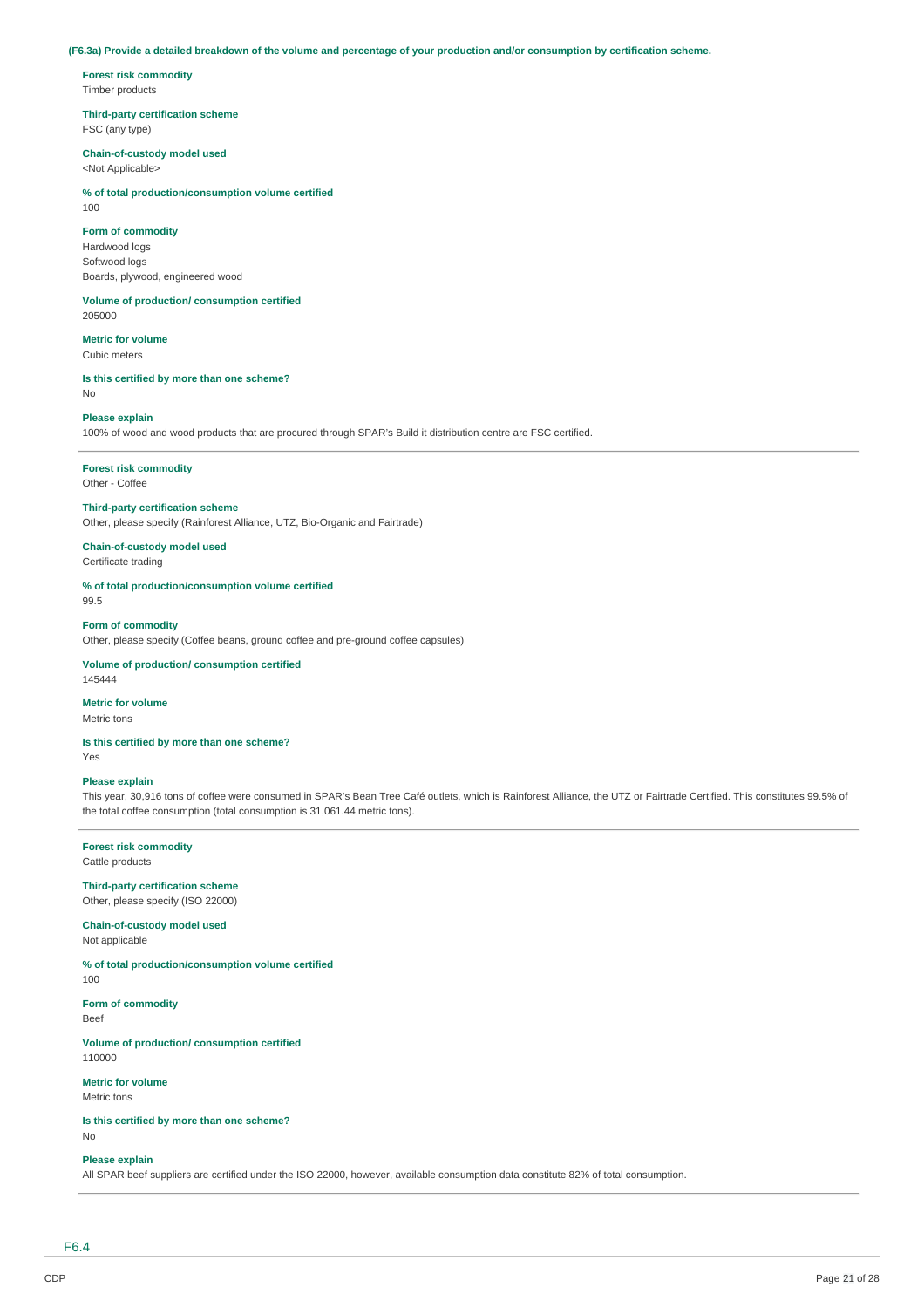(F6.4) For your disclosed commodity(ies), do you have a system to control, monitor, or verify compliance with no conversion and/or no deforestation **commitments?**

|                    | A system to control, monitor or verify<br>compliance        | <b>Comment</b>                                                                                                                                                                     |
|--------------------|-------------------------------------------------------------|------------------------------------------------------------------------------------------------------------------------------------------------------------------------------------|
| Timber<br>products | No, but we plan to develop one within the next<br>two years | The SPAR Group anticipates to start developing a system to control, monitor and verify compliance with no conversion and/or no deforestation<br>commitments within next two years. |
| Palm oil           | No, but we plan to develop one within the next<br>two years | The SPAR Group anticipates to start developing a system to control, monitor and verify compliance with no conversion and/or no deforestation<br>commitments within next two years. |
| Cattle<br>products | No, but we plan to develop one within the next<br>two years | The SPAR Group anticipates to start developing a system to control, monitor and verify compliance with no conversion and/or no deforestation<br>commitments within next two years. |
| Soy                | <not applicable=""></not>                                   | <not applicable=""></not>                                                                                                                                                          |
| Other -<br>Rubber  | <not applicable=""></not>                                   | <not applicable=""></not>                                                                                                                                                          |
| Other -<br>Cocoa   | <not applicable=""></not>                                   | <not applicable=""></not>                                                                                                                                                          |
| Other -<br>Coffee  | No, but we plan to develop one within the next<br>two years | The SPAR Group anticipates to start developing a system to control, monitor and verify compliance with no conversion and/or no deforestation<br>commitments within next two years. |

# F6.6

(F6.6) For your disclosed commodity(ies), indicate if you assess your own compliance and/or the compliance of your suppliers with forest regulations and/or **mandatory standards.**

|                 | Assess legal compliance with forest regulations | <b>Comment</b>            |
|-----------------|-------------------------------------------------|---------------------------|
| Timber products | <not applicable=""></not>                       | <not applicable=""></not> |
| Palm oil        | <not applicable=""></not>                       | <not applicable=""></not> |
| Cattle products | <not applicable=""></not>                       | <not applicable=""></not> |
| Soy             | <not applicable=""></not>                       | <not applicable=""></not> |
| Other - Rubber  | <not applicable=""></not>                       | <not applicable=""></not> |
| Other - Cocoa   | <not applicable=""></not>                       | <not applicable=""></not> |
| Other - Coffee  | Yes, from suppliers                             | <not applicable=""></not> |

### F6.6a

(F6.6a) For you disclosed commodity(ies), indicate how you ensure legal compliance with forest regulations and/or mandatory standards.

### **Other - Coffee**

**Procedure to ensure legal compliance**

Purchase only 100% Certified coffee

# **Country/Area of origin**

Brazil Colombia Guatemala Honduras India Indonesia Kenya Mexico Nicaragua Papua New Guinea Peru Viet Nam

### **Law and/or mandatory standard(s)**

General assessment of legal compliance

### **Comment**

All SPAR BeanTree Cafe coffee products that SPAR sources is 100% certified, and through the certification SPAR BeanTree Cafe complies with mandatory forest regulations and mandatory standards which promote sustainable farming of coffee and management of coffee plantations. By purchasing certified coffee, SPAR BeanTree Café ensures that regulations and mandatory standards are complied with.

### F6.7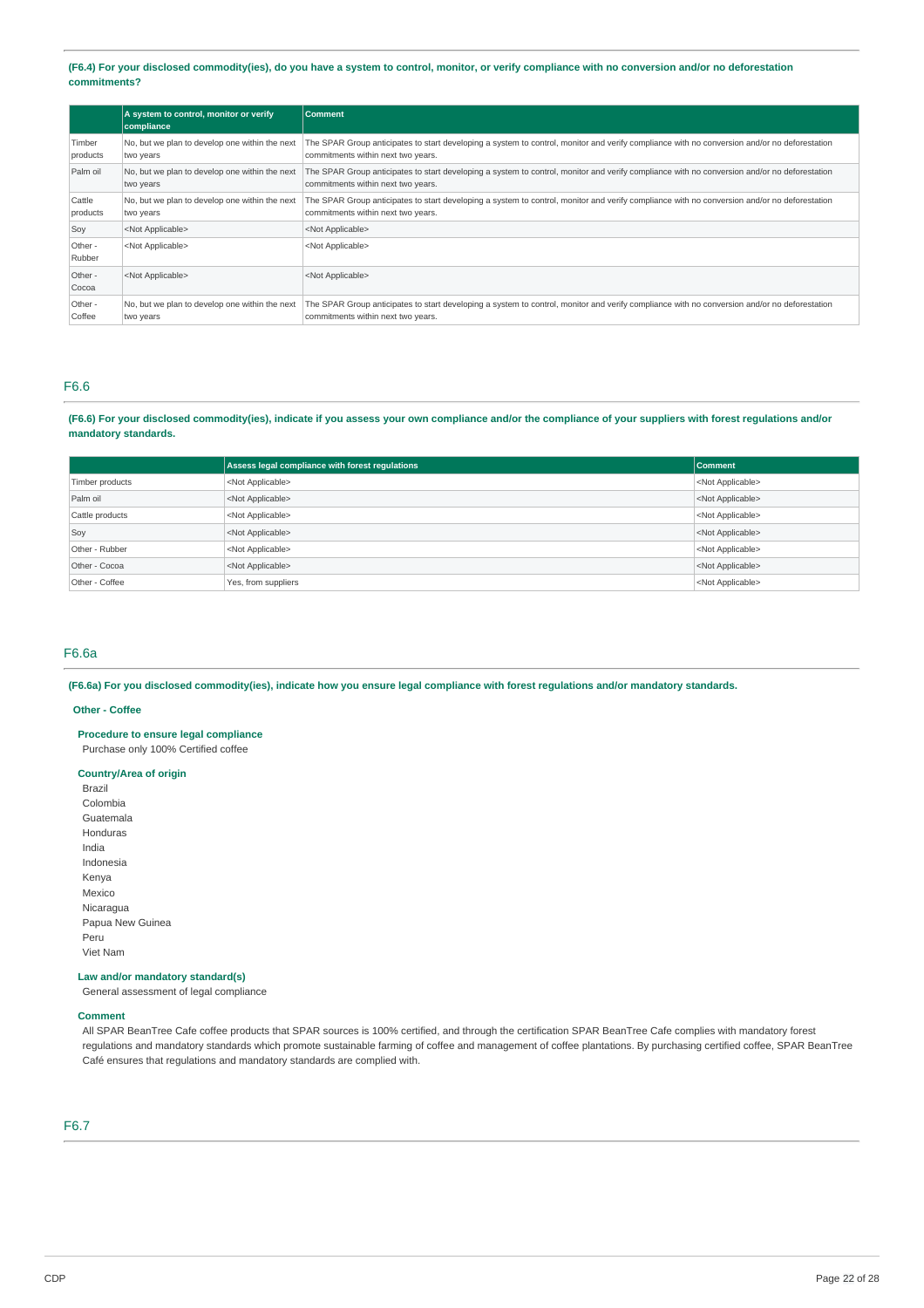# (F6.7) Are you working with smallholders to support good agricultural practices and reduce deforestation and/or conversion of natural ecosystems?

|                         | Are vou<br>working with<br>smallholders? engagement | <b>Type of</b><br><b>Smallholder</b><br>approach   | <b>Smallholder</b><br>engagement<br><b>approach</b> | Number of<br>smallholders<br>engaged | Please explain                                                                                                                                                                                                                                                                                                                |
|-------------------------|-----------------------------------------------------|----------------------------------------------------|-----------------------------------------------------|--------------------------------------|-------------------------------------------------------------------------------------------------------------------------------------------------------------------------------------------------------------------------------------------------------------------------------------------------------------------------------|
| Timber<br>products with | smallholders                                        | No, not working <not applicable=""></not>          | $<$ Not<br>Applicable>                              | $<$ Not<br>Applicable>               | SPAR works with South African small-scale farmers to assist them with sustainable farming practices and training on sustainable<br>farming methods but currently these actions do not include timber commodity.                                                                                                               |
|                         | with<br>smallholders                                | Palm oil No, not working <not applicable=""></not> | $<$ Not<br>Applicable>                              | $<$ Not<br>Applicable>               | SPAR's palm oil suppliers are not located in South Africa. SPAR works only with South African small-scale farmers to assist them with<br>sustainable farming practices and training on sustainable farming methods but currently these actions do not cover palm oil<br>commodity.                                            |
| Cattle<br>products with | smallholders                                        | No, not working <not applicable=""></not>          | $<$ Not<br>Applicable>                              | $<$ Not<br>Applicable>               | SPAR works only with South African small-scale farmers to assist them with sustainable farming practices and training on sustainable<br>farming methods but currently these actions do not cover cattle commodity.                                                                                                            |
| Soy                     | $<$ Not<br>Applicable>                              | <not applicable=""></not>                          | $<$ Not<br>Applicable>                              | $<$ Not<br>Applicable>               | <not applicable=""></not>                                                                                                                                                                                                                                                                                                     |
| Other -<br>Rubber       | $<$ Not<br>Applicable>                              | <not applicable=""></not>                          | $<$ Not<br>Applicable>                              | $<$ Not<br>Applicable>               | <not applicable=""></not>                                                                                                                                                                                                                                                                                                     |
| Other -<br>Cocoa        | $<$ Not<br>Applicable>                              | <not applicable=""></not>                          | $<$ Not<br>Applicable>                              | $<$ Not<br>Applicable>               | <not applicable=""></not>                                                                                                                                                                                                                                                                                                     |
| Other -<br>Coffee       | with<br>smallholders                                | No, not working <not applicable=""></not>          | $<$ Not<br>Applicable>                              | $<$ Not<br>Applicable>               | SPAR's coffee suppliers are not located in South Africa. SPAR works only with South African small-scale farmers to assist them with<br>sustainable farming practices and training on sustainable farming methods but currently these actions do not cover coffee commodity<br>as this commodity is not grown in South Africa. |

# F6.8

### (F6.8) Are you working with your direct suppliers to support and improve their capacity to comply with your forests-related policies, commitments, and other **requirements?**

|                            | Are you<br>working<br>with direct supplier     | <b>Type of</b><br>direct<br>suppliers? engagement approach<br>approach | <b>Direct</b><br>supplier<br>engagement                                       | % of<br>suppliers<br>engaged | Please explain                                                                                                                                                                                                                                                                                                                                                                                                                                                                                                                                                                                                                                                                                                                                                                                        |
|----------------------------|------------------------------------------------|------------------------------------------------------------------------|-------------------------------------------------------------------------------|------------------------------|-------------------------------------------------------------------------------------------------------------------------------------------------------------------------------------------------------------------------------------------------------------------------------------------------------------------------------------------------------------------------------------------------------------------------------------------------------------------------------------------------------------------------------------------------------------------------------------------------------------------------------------------------------------------------------------------------------------------------------------------------------------------------------------------------------|
| Timber<br>products working | Yes.<br>with direct<br>suppliers               | Capacity<br>building                                                   | Offering on-<br>site training<br>and technical<br>assistance                  | 100%                         | Certification of packaging in SPAR branded products requires SPAR's packaging suppliers to comply with FSC certification requirements, which<br>ultimately drives the adoption of FSC certification in South Africa. Increased demand for FSC certified products would assist with incentivising timber<br>producers and manufacturers to adopt FSC certifications. Currently, SPAR engages with 100% of packaging suppliers to drive FSC certifications,<br>however, not all suppliers are FSC certified yet. SPAR takes a proactive role in the industry in driving sustainability practices and standards for<br>packaging. SPAR has committed to sustainable and environmentally responsible packaging. SPAR's short term focus is on 10 categories which<br>deliver 80% of SPAR's brand volumes. |
| Palm oil No. not           | working<br>with direct<br>suppliers            | <not<br>Applicable&gt;</not<br>                                        | Not<br>Applicable>                                                            | $<$ Not<br>Applicabl<br>e    | SPAR anticipates starting to work with direct palm oil suppliers to improve their capacity to comply with forest-related commitments in the near future<br>Over the next two years, the Group will set commodities targets and monitor suppliers progress against those targets.                                                                                                                                                                                                                                                                                                                                                                                                                                                                                                                      |
| Cattle<br>products working | Yes.<br>with direct<br>suppliers               | Supply chain<br>mapping                                                | Supplier<br>questionnaires<br>on<br>environmental<br>and social<br>indicators | 81-90%                       | SPAR is currently working with the Group's largest beef supplier (accounts for 82% of the total beef supply). During FY2020, SPAR through a<br>supplier questionnaire has collected information from a beef supplier around sustainability practices, resource consumption and efficiency and<br>calculated their carbon footprint. This gathered information going forward will form part of the baseline for setting suppliers' targets.                                                                                                                                                                                                                                                                                                                                                            |
| Soy                        | $<$ Not<br>Applicable<br>$\overline{ }$        | <not<br>Applicable&gt;</not<br>                                        | $<$ Not<br>Applicable>                                                        | $<$ Not<br>Applicabl<br>e    | <not applicable=""></not>                                                                                                                                                                                                                                                                                                                                                                                                                                                                                                                                                                                                                                                                                                                                                                             |
| Other -<br>Rubber          | $<$ Not<br>Applicable                          | <not<br>Applicable&gt;</not<br>                                        | $<$ Not<br>Applicable>                                                        | $<$ Not<br>Applicabl<br>e    | <not applicable=""></not>                                                                                                                                                                                                                                                                                                                                                                                                                                                                                                                                                                                                                                                                                                                                                                             |
| Other -<br>Cocoa           | $<$ Not<br>Applicable                          | $<$ Not<br>Applicable>                                                 | $<$ Not<br>Applicable>                                                        | $<$ Not<br>Applicabl<br>e    | <not applicable=""></not>                                                                                                                                                                                                                                                                                                                                                                                                                                                                                                                                                                                                                                                                                                                                                                             |
| Other -<br>Coffee          | No, not<br>working<br>with direct<br>suppliers | <not<br>Applicable&gt;</not<br>                                        | $<$ Not<br>Applicable>                                                        | $<$ Not<br>Applicabl<br>e    | SPAR anticipates starting to work with direct coffee suppliers to improve their capacity to comply with forest-related commitments in the near future.<br>Over the next two years, the Group will set commodities targets and monitor suppliers progress against those targets.                                                                                                                                                                                                                                                                                                                                                                                                                                                                                                                       |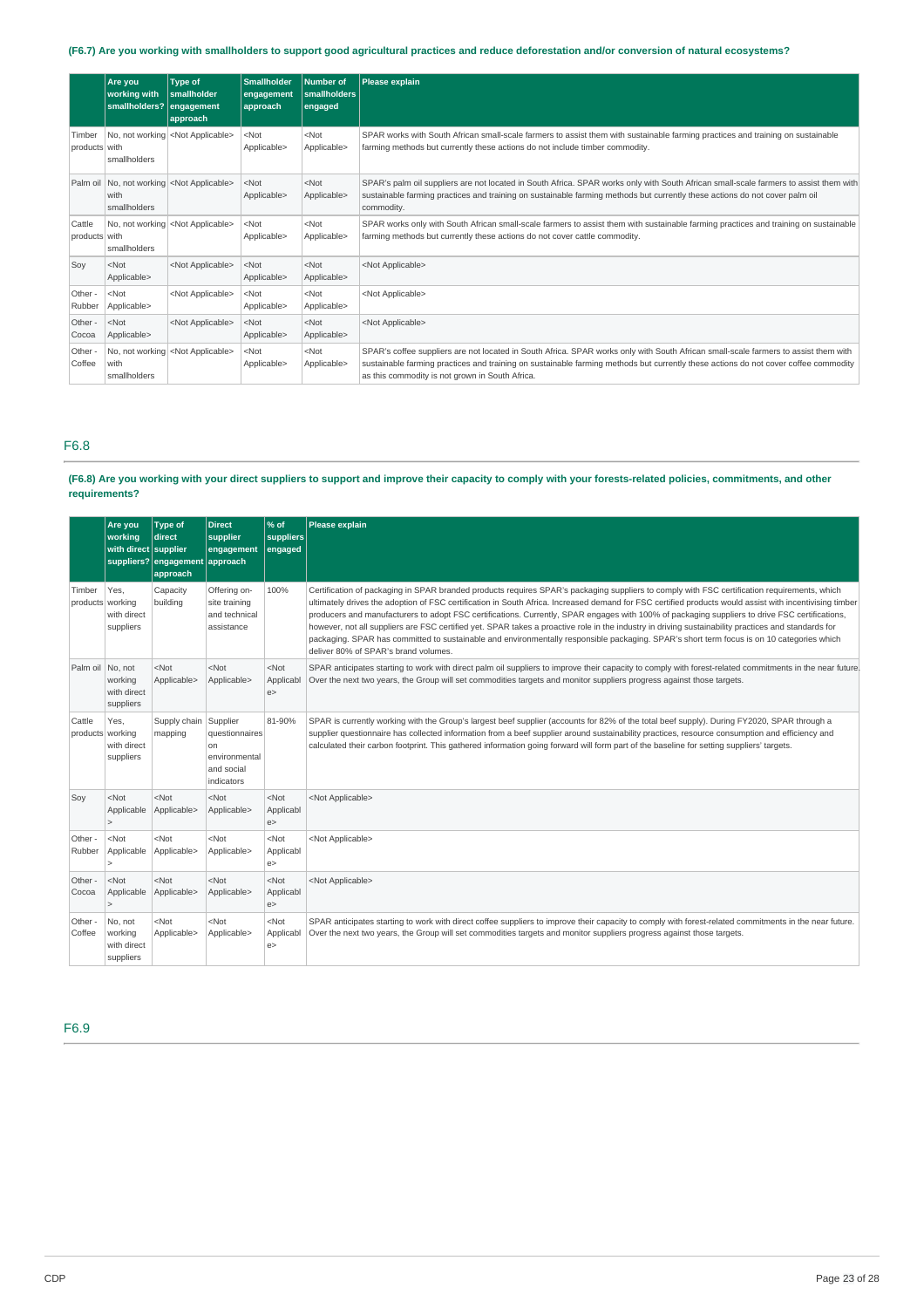#### **(F6.9) Are you working beyond your first-tier supplier(s) to manage and mitigate deforestation risks?**

|                    | first tier?                              | Are you working beyond Type of engagement approach with<br>indirect suppliers | Indirect supplier<br>engagement approach | Please explain                                                                                                                                  |
|--------------------|------------------------------------------|-------------------------------------------------------------------------------|------------------------------------------|-------------------------------------------------------------------------------------------------------------------------------------------------|
| Timber<br>products | No, not working beyond<br>the first tier | <not applicable=""></not>                                                     | <not applicable=""></not>                | SPAR Group is starting to actively manage forest-risk commodities, but at present only first-tier<br>suppliers are prioritised for engagements. |
| Palm oil           | No, not working beyond<br>the first tier | <not applicable=""></not>                                                     | <not applicable=""></not>                | SPAR Group is starting to actively manage forest-risk commodities, but at present only first-tier<br>suppliers are prioritised for engagements. |
| Cattle<br>products | No, not working beyond<br>the first tier | <not applicable=""></not>                                                     | <not applicable=""></not>                | SPAR Group is starting to actively manage forest-risk commodities, but at present only first-tier<br>suppliers are prioritised for engagements. |
| Soy                | <not applicable=""></not>                | <not applicable=""></not>                                                     | <not applicable=""></not>                | <not applicable=""></not>                                                                                                                       |
| Other -<br>Rubber  | <not applicable=""></not>                | <not applicable=""></not>                                                     | <not applicable=""></not>                | <not applicable=""></not>                                                                                                                       |
| Other -<br>Cocoa   | <not applicable=""></not>                | <not applicable=""></not>                                                     | <not applicable=""></not>                | <not applicable=""></not>                                                                                                                       |
| Other -<br>Coffee  | No, not working beyond<br>the first tier | <not applicable=""></not>                                                     | <not applicable=""></not>                | SPAR Group is starting to actively manage forest-risk commodities, but at present only first-tier<br>suppliers are prioritised for engagements. |

### F6.10

(F6.10) Do you participate in external activities and/or initiatives to promote the implementation of your forests-related policies and commitments?

### **Forest risk commodity**

Timber products

# **Do you participate in activities/initiatives?**

Yes

### **Activities**

Involved in multi-partnership or stakeholder initiatives

### **Initiatives**

Forest Stewardship Council (FSC)

### **Jurisdictional approaches**

<Not Applicable>

#### **Please explain**

The SPAR Group engages with the local Forest Stewardship Council (FSC) in South Africa to drive demand for FSC certification in the country. The Group holds a FSC promotional license SPAR branded products such as timber and some SPAR packaging. The Group is working together with SPAR's paper bag manufacturers so that SPAR paper bags meet SPAR FSC promotional license requirements, driving further adoption of FSC certification in South Africa.

### **Forest risk commodity**

Palm oil

### **Do you participate in activities/initiatives?**

Yes

# **Activities**

Involved in multi-partnership or stakeholder initiatives

### **Initiatives**

Roundtable on Sustainable Palm Oil (RSPO)

### **Jurisdictional approaches**

<Not Applicable>

### **Please explain**

The SPAR Group is expanding capacity to ensure that SPAR can increase and improve traceability of SPAR brand products that contain Palm Oil. SPAR International is in discussions with the Roundtable on Sustainable Palm Oil (RSPO) to become a member, and SPAR South Africa anticipates having access to RSPO certified palm oil as a result of this engagement. RSPO-certified palm oil would enable SPAR to track and monitor he origin of palm oil, used in SPAR brand products. SPAR is also driving actions to promote sustainable procurement of palm oil at a local level among other South African retailers through the Sustainable Retailers Forum, which SPAR is a member of.

# F6.11

**(F6.11) Is your organization supporting or implementing project(s) focused on ecosystem restoration and protection?** Yes

# F6.11a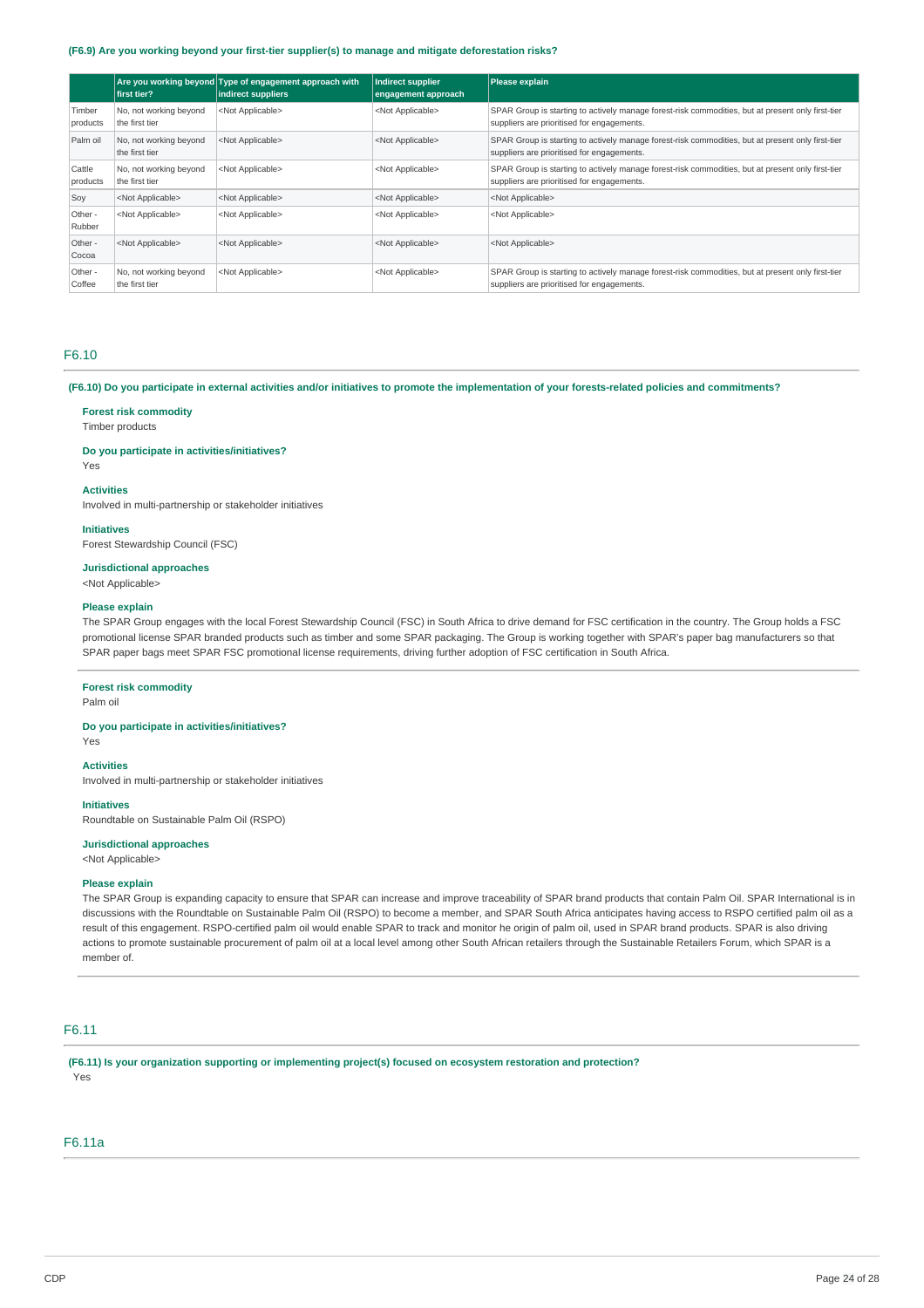#### (F6.11a) Provide details on your project(s), including the extent, duration, and monitoring frequency. Please specify any measured outcome(s).

**Project reference**

Project 1

### **Project type**

Other ecosystem restoration

# **Primary motivation**

Voluntary

### **Description of project**

SPAR's Eastern Cape distribution centre is a major stakeholder in the Bluewater Bay catchment, and a member of the community that uses water in the catchment. The Zwartkops River is polluted with sewage from an ineffective sewage depot upstream from the Kwanagxabi river and pollutes the wetland downstream. The Zwartkops River is also polluted with plastics. SPAR's Eastern Cape distribution centre assists with the removal of plastics and other rubbish from the river through awareness campaigns and donations. To date, SPAR has collected over 47 890 bags of plastics. Furthermore, funding received from the SPAR Group has enabled the Zwartkops conservancy to employ 2 full time interns that work with litters collectors and identify highly problematic plastics. Creation of shared value for all SPAR stakeholders is one of the SPAR Group's strategic outcome and SPAR's communities are among the key Group's stakeholders and engagements Creation of shared value for this stakeholder is linked to resource stewardship. SPAR recognises that ecosystems within catchments areas affect quantity and quality of water available to communities and can have an impact on SPAR's operations. Therefore, SPAR engages with local community partners to contribute towards maintenance and rehabilitation of ecosystems.

**Start year** 2012

**Target year** Indefinitely

**Project area to date (Hectares)** 0.13

**Project area in the target year (Hectares)** 0.13

**Country/Area** South Africa

**Latitude**

-33.865513

**Longitude** 25.596231

**Monitoring frequency** Six-monthly or more frequently

**Measured outcomes to date**

Other, please specify (Amount of waste removed)

### **Please explain**

Since the inception of this ecosystem restoration project in 2012, SPAR has removed 47 890 bags of plastics and has contributed R20,000 each month towards project's costs. The project area includes the entire catchment area for Zwartkops river.

## F7. Verification

# F7.1

**(F7.1) Do you verify any forests information reported in your CDP disclosure?** No, but we are actively considering verifying in the next two years

# F8. Barriers and challenges

F8.1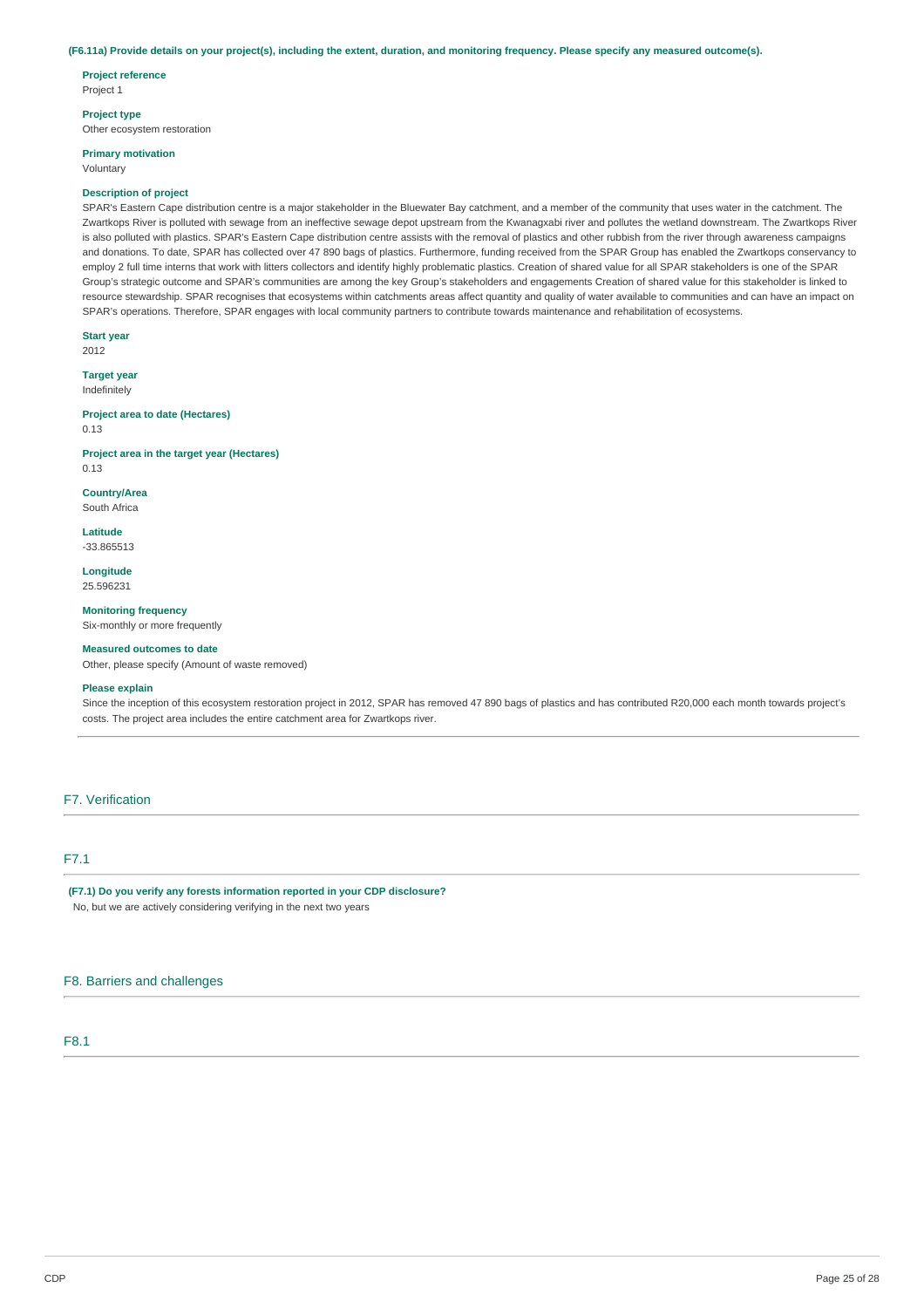(F8.1) Describe the key barriers or challenges to eliminating deforestation and/or conversion of other natural ecosystems from your direct operations or from **other parts of your value chain.**

### **Forest risk commodity**

Timber products

#### **Coverage**

Other parts of the value chain

#### **Primary barrier/challenge type**

Limited public awareness and/or market demand

#### **Comment**

Currently, in South Africa there is limited public awareness and market demand for sustainable sourced timber products. SPAR's engagements with the local FSC Council and including FSC certification labelling on SPAR branded timber products aim to incentivise adoption of FSC certification.

#### **Forest risk commodity**

Palm oil

#### **Coverage**

Supply chain

### **Primary barrier/challenge type**

Supply chain complexity

#### **Comment**

Palm oil within SPAR brand supply chain is long and complex and demand from South African retailers is limited in the global supply chain. Therefore, SPAR has limited access to certified Palm Oil with little influence/ bargaining power over how the oil is farmed and produced.

#### **Forest risk commodity**

Cattle products

#### **Coverage**

Supply chain

### **Primary barrier/challenge type**

Cost of sustainably produced/certified products

#### **Comment**

Currently in South Africa there is limited public awareness around the impact cattle and cattle products have on the environment. Certified products include the cost of certification and such cost has to be absorbed by a consumer. If consumer is not willing to pay premium for certified products, the product will be outcompeted by a less sustainable product. Furthermore, certified products incur additional expenditure to suppliers as suppliers have to bear the cost of auditing to comply with certification standards. Many suppliers are unwilling to absorb such additional cost, especially, as certified products are sold at a premium and are likely to have lower demand.

### **Forest risk commodity**

Other - Coffee

## **Coverage**

Other parts of the value chain

### **Primary barrier/challenge type**

Limited public awareness and/or market demand

### **Comment**

In South Africa there is little interest or demand from consumers for certified coffee and currently there is no requirement of regulatory control or enforcement from South African government.

### F8.2

(F8.2) Describe the main measures that would improve your organization's ability to manage its exposure to deforestation and/or conversion of other natural **ecosystems.**

### **Forest risk commodity**

Timber products

### **Coverage**

Direct operations

#### **Main measure**

Improved data collection and quality

#### **Comment**

Improvements around data collection process and data quality would enable SPAR to better engage with the Group's suppliers and assist with identifying risks and opportunities along the supply chain.

#### **Forest risk commodity**

Timber products

#### **Coverage**

Other parts of the value chain

#### **Main measure**

Increased demand for certified products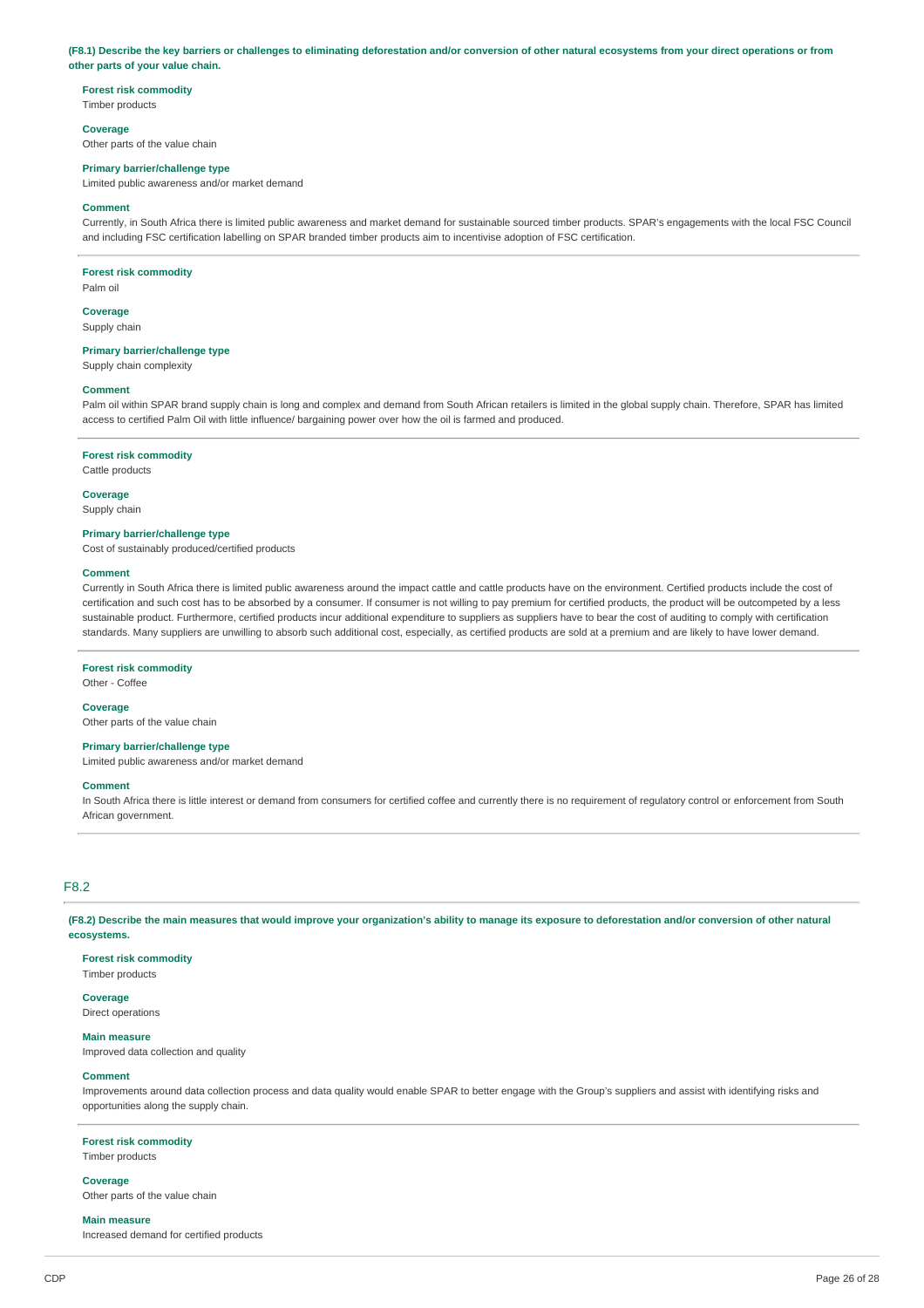#### **Comment**

An increase in demand for certified products would assist with incentivising timber producers and manufactures to produce/ pay for certification of timber products.

#### **Forest risk commodity**

Palm oil

#### **Coverage**

Direct operations

## **Main measure**

Improved data collection and quality

### **Comment**

Improvements around data collection process and data quality would enable SPAR to better engage with the Group's suppliers and assist with identifying risks and opportunities along the supply chain.

#### **Forest risk commodity**

Palm oil

**Coverage** Supply chain

#### **Main measure**

Reduced cost of certification/certified products

#### **Comment**

Currently there is little buy-in for the purchase of certified palm oil products due to the limited availability of sustainable palm oil and anticipated price of certification, which could lead to an increase in the cost of product. SPAR is careful not to outprice themselves in a market which is price sensitive and customers are unwilling to pay premium for products, which include sustainable certification labels.

#### **Forest risk commodity**

Cattle products

### **Coverage**

Direct operations

#### **Main measure**

Improved data collection and quality

#### **Comment**

Improvements around data collection process and data quality would enable SPAR to better engage with the Group's suppliers and assist with identifying risks and opportunities along the supply chain.

#### **Forest risk commodity**

# Cattle products

**Coverage** Supply chain

### **Main measure**

Reduced cost of certification/certified products

#### **Comment**

An increased demand for certified products would incentivise producers of cattle and cattle products to produce/ pay for certification of cattle products.

**Forest risk commodity** Other - Coffee

**Coverage** Direct operations

# **Main measure**

Improved data collection and quality

# **Comment**

Improvements around data collection process and data quality would enable SPAR to better engage with the Group's suppliers and assist with identifying risks and opportunities along the supply chain. The SPAR Group has identified that data collection process and data quality could be improved by investing in monitoring tools and traceability systems.

### F17 Signoff

# F-FI

(F-FI) Use this field to provide any additional information or context that you feel is relevant to your organization's response. Please note that this field is optional **and is not scored.**

F17.1